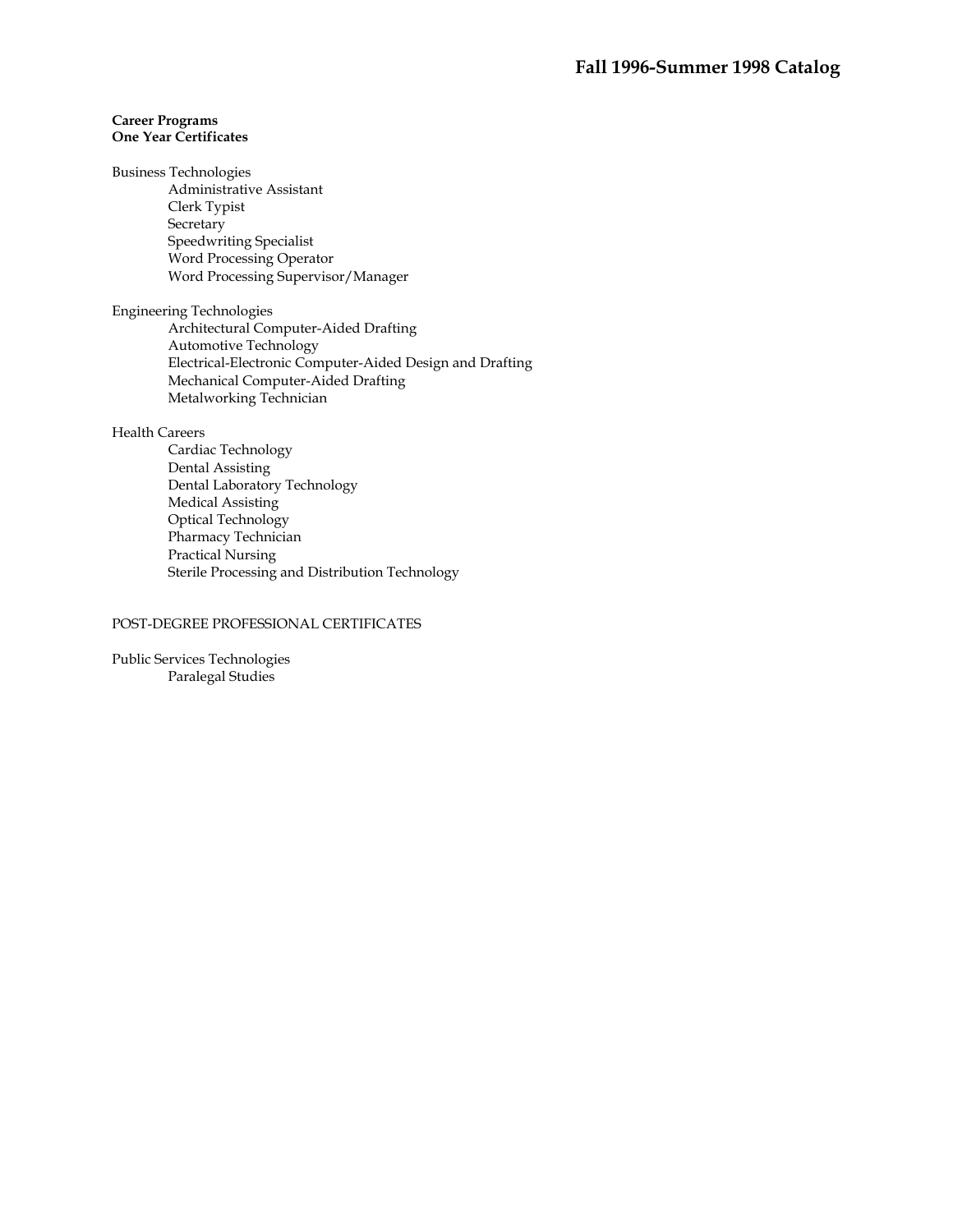## **Office Administration (Administrative Assistant)**

#### **Certificate of Proficiency**

The one-year certificate program is designed to accommodate those who are employed full-time or are attending college on a part-time basis, seeking to upgrade their existing employment skills or begin a job in an office setting. The Administrative Assistant Certificate of Proficiency prepares individuals with the background needed to move ahead rapidly in the growing field of office administration.

## **Program Requirements**

 A. The following courses are required: ACCT 128 - Applied Accounting BADM 102 - Introduction to Business ENG 101 - College Composition MATH 106 - Survey of Mathematics or higher\* OADM 108 - Business Language Skills OADM 115 - Accounting/Business Applications with Electronic Calculations OADM 116 - Basic Filing OADM 122 - Intermediate Typing (OR OADM-123) OADM 210 - Business Communications OADM 215 - Information Processing Concepts OADM 216 - Basic Word/Information Processing OADM 225 - Information Processing Management OADM 255 - Office Administration Procedures and Practices OADM 260 - Cooperative Field Experience (minimum of 2 credits)

B. ONE of the following:

OADM 130 - Microcomputer Word Processing

OADM-131 - Integrated Office Technology for Business

# **Suggested Quarter Sequence for Full Time Students (It will take Part Time Students longer to complete this program)**

| <b>First Quarter</b> | Cr. Hrs | <b>Second Quarter</b> | Cr. Hrs. | <b>Third Ouarter</b> | Cr. Hrs.       |
|----------------------|---------|-----------------------|----------|----------------------|----------------|
| $MATH-106*$          | 5       | ACCT-128              | 4        | $OADM-130OR$         | $3-4$          |
| OADM-108             | 3       | <b>BADM-102</b>       | 4        | $OADM-131$           |                |
| OADM-115             | 4       | <b>ENG-101</b>        | 3        | $OADM-210$           | 4              |
| OADM-116             | 3       | $OADM-215$            | 3        | $OADM-225$           | 3              |
| OADM-122 OR          | 3       | $OADM-216$            | 3        | $OADM-255$           | $\overline{4}$ |
| OADM-123             |         | <b>TOTAL</b>          | 17       | $OADM-260$           | $2 - 3$        |
| <b>TOTAL</b>         | 18      |                       |          | TOTAL                | 17-18          |

#### **PROGRAM TOTAL 52-53**

\*MATH-114, 123 and 270 may not be used to meet this requirement.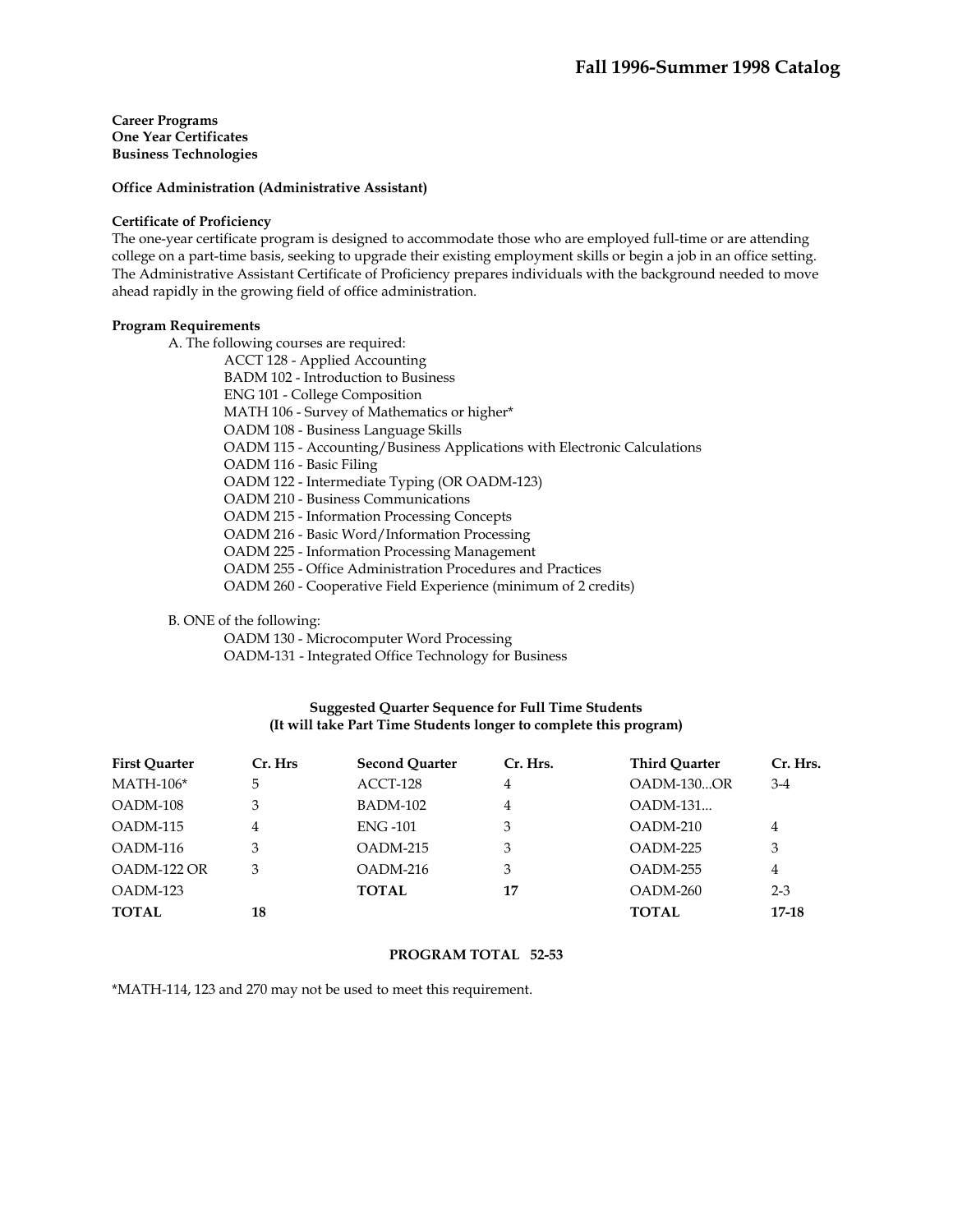**Office Administration (Clerk Typist)** 

#### **Certificate of Proficiency**

The one-year certificate program is designed to accommodate those who are employed full-time or are attending college on a part-time basis, seeking to upgrade their employment skills or begin a job in an office setting. The Clerk-Typist Certificate of Proficiency is designed to upgrade existing office skills and/or provide an individual with the skills needed to move into a job with a future.

## **Program Requirements**

 A. The following courses are required: ACCT 128 - Applied Accounting BADM 102 - Introduction to Business ENG 101 - College Composition MATH 106 - Survey of Mathematics or higher\* OADM 108 - Business Language Skills OADM 115 - Accounting/Business Applications with Electronic Calculations OADM 116 - Basic Filing OADM 119 - Introductory Typewriting\* OADM 121 - Business Typewriting\* OADM 122 - Intermediate Business Typing\* OADM 215 - Information Processing Concepts OADM 216 - Basic Word/Information Processing OADM 219 - Machine Transcription/Skill Building OADM 255 - Office Administration Procedures and Practices

B. ONE of the following:

OADM 130 - Microcomputer Word Processing

OADM 131 - Integrated Office Technology for Business

OADM 217 - Intermediate Word/Information Processing

# **Suggested Quarter Sequence for Full Time Students (It will take Part Time Students longer to complete this program)**

| <b>First Ouarter</b> | Cr. Hrs. | <b>Second Quarter</b> | Cr. Hrs. | <b>Third Quarter</b> | Cr. Hrs. |
|----------------------|----------|-----------------------|----------|----------------------|----------|
| BADM-102             | 4        | ACCT-128              | 4        | $MATH-106*$          | 5        |
| OADM-108             | 3        | <b>ENG-101</b>        | 3        | OADM-130OR           | 3        |
| OADM-115             | 4        | $OADM-121**$          | 3        | OADM-217             |          |
| OADM-116             | 3        | $OADM-215$            | 3        | $OADM-122**$         | 3        |
| OADM-119**           | 3        | $OADM-216$            | 3        | $OADM-219$           | 3        |
| <b>TOTAL</b>         | 17       | <b>TOTAL</b>          | 16       | OADM-255             | 4        |
|                      |          |                       |          | <b>TOTAL</b>         | 18       |

# **PROGRAM TOTAL 51**

\*MATH-1114, 123, 270 may not be used to meet this requirement.

\*\*If student has previous typewriting experience, OADM-123 Typewriting Refresher may be substituted. See the course descriptions and contact the OADM department for proper placement.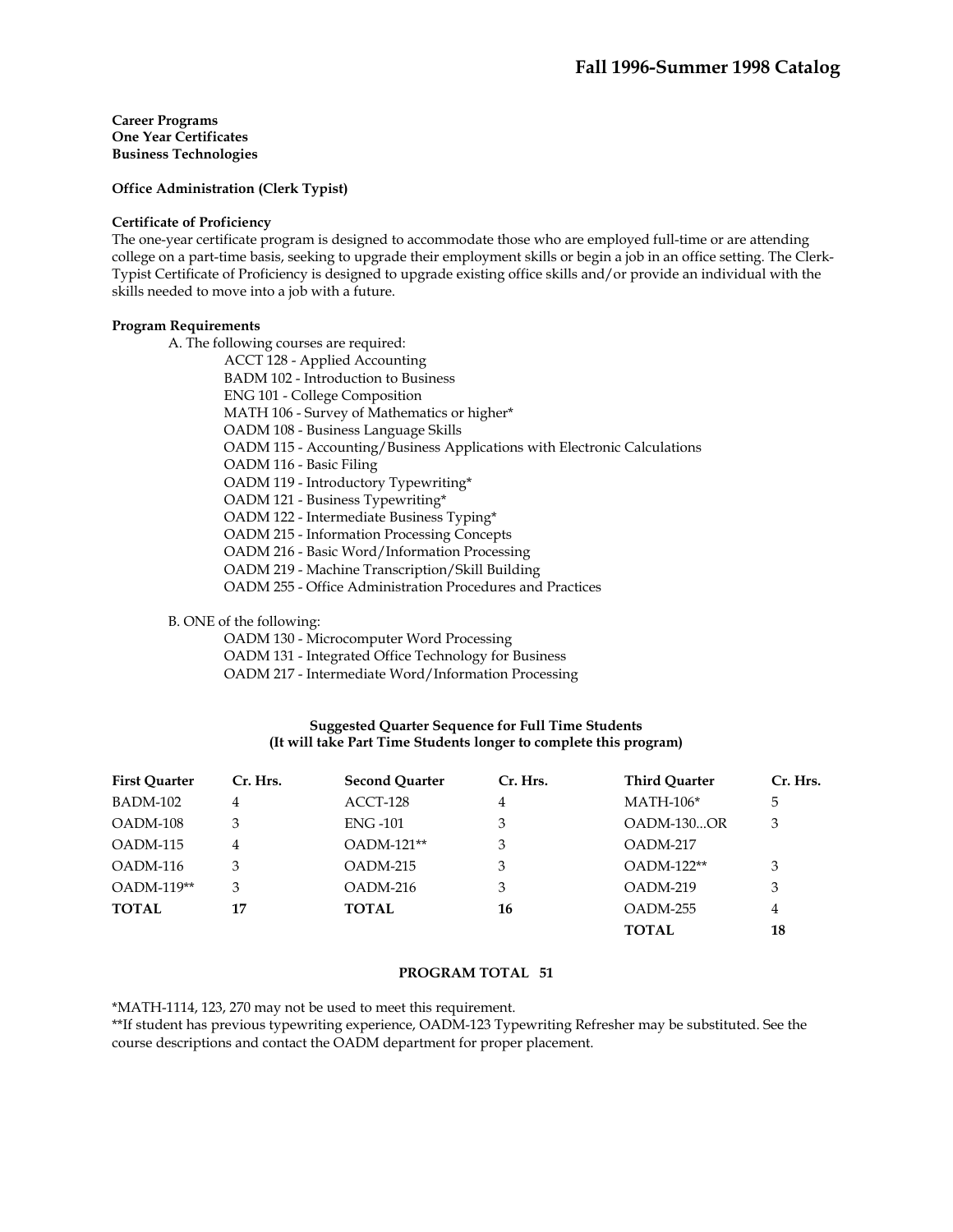**Office Administration (Secretary)** 

## **Certificate of Proficiency**

The one-year certificate program offers those individuals who are already employed full-time or are attending college on a part-time basis the opportunity to upgrade their existing office skills in order to move ahead rapidly in a job in an office setting. The Secretarial Certificate of Proficiency features shorthand, a skill that is often requested and is desirable for job promotion.

## **Program Requirements**

A. The following courses are required: ACCT 128 - Applied Accounting ENG 101 - College Composition MATH 106 - Survey of Mathematics or higher\* OADM 108 - Business Language Skills OADM 109 - Introductory Shorthand OADM 111 - Shorthand II OADM 112 - Shorthand III OADM 115 - Accounting/Business Applications with Electronic Calculations OADM 116 - Basic Filing OADM 119 - Introductory Typewriting\*\* OADM 121 - Business Typewriting\*\* OADM 122 - Intermediate Business Typewriting\*\* OADM 210 - Business Communications OADM 215 - Information Processing Concepts OADM 216 - Basic Word/Information Processing OADM 255 - Office Administration Procedures and Practices

# **Suggested Quarter Sequence for Full Time Students (It will take Part Time Students longer to complete this program)**

| <b>First Ouarter</b> | Cr. Hrs. | <b>Second Ouarter</b> | Cr. Hrs. | <b>Third Quarter</b> | Cr. Hrs. |
|----------------------|----------|-----------------------|----------|----------------------|----------|
| <b>ENG-101</b>       | 3        | ACCT-128              | 4        | $MATH-106*$          | 5        |
| OADM-108             | 3        | OADM-111              | 3        | OADM-112             | 3        |
| $OADM-109$           | 4        | OADM-116              | 3        | OADM-122**           | 3        |
| OADM-115             | 4        | $OADM-121**$          | 3        | $OADM-210$           | 4        |
| <b>OADM-119**</b>    | 3        | $OADM-215$            | 3        | $OADM-216$           | 3        |
| <b>TOTAL</b>         | 17       | TOTAL                 | 16       | OADM-255             | 4        |
|                      |          |                       |          | TOTAL                | 22       |

#### **PROGRAM TOTAL 55**

\*MATH-1114, 123, 270 may not be used to meet this requirement.

\*\*If student has previous typewriting experience, OADM-123 Typewriting Refresher may be substituted. See the course descriptions and contact the OADM department for proper placement.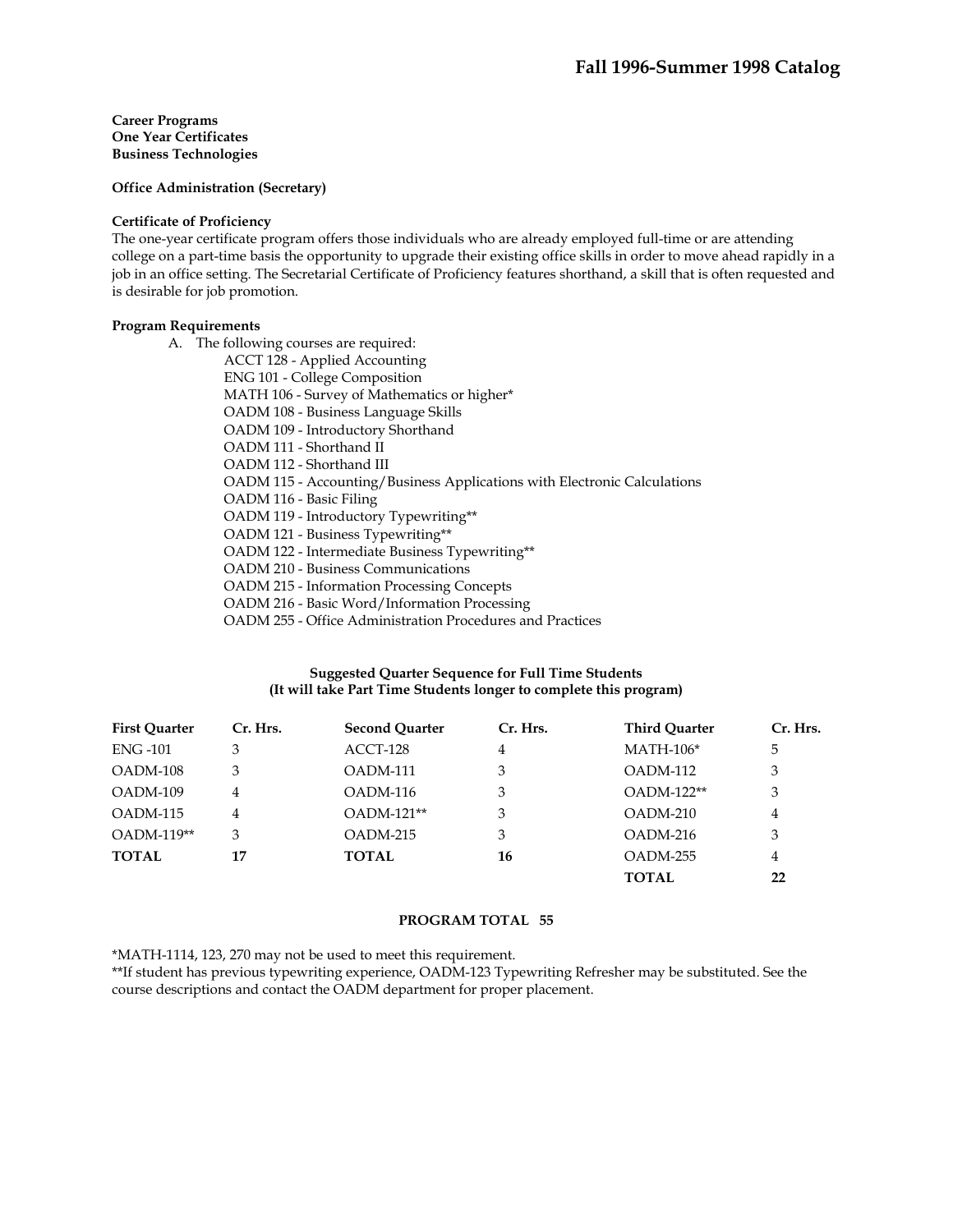## **Court and Conference Reporting (Speedwriting Specialist)**

#### **Certificate of Proficiency**

Program Manager - Ms. Mary A. Reis (216-987-4431).

## **Program Requirements**

A. The following courses are required: C&CR 103 - Legal Terminology and Communications I C&CR 104 - Legal Terminology and Communications II C&CR 105 - Basic Theory I C&CR 106 - Basic Theory II C&CR 109 - Introduction to CAT C&CR 110 - Steno Editing (formerly C&CR-108) C&CR 221 - Internship C&CR 122A- Speed Building and Transcription I C&CR 122B- Speed Building and Transcription II C&CR 123 - Steno Processing I C&CR 124 - Steno Processing II C&CR 223 - Steno Application C&CR - Electives\* (minimum of 3 credits) ENG 101 - College Composition MA 102 - Medical Terminology I MA 103 - Medical Terminology II MATH 106 - Survey of Mathematics or higher\*\* OADM 108 - Business Language Skills \*C&CR-120 Skills Analysis (repeatable)

\*\*MATH-114, 123 and 270 may not be used to meet this requirement.

## **Suggested Quarter Sequence for Full Time Students (It will take Part Time Students longer to complete this program)**

| <b>First Quarter</b>  | Cr. Hrs. | <b>Third Quarter</b>  | Cr. Hrs. |
|-----------------------|----------|-----------------------|----------|
| $C&C$ R-103           | 3        | <b>C&amp;CR-104</b>   | 3        |
| <b>C&amp;CR-105</b>   | 3        | <b>C&amp;CR-110</b>   | 3        |
| $C&CR-106$            | 3        | <b>C&amp;CR-124</b>   | 3        |
| C&CR-Elective*        | 1        | C&CR-Elective*        | 1        |
| <b>ENG-101</b>        | 3        | MA-102                | 3        |
| <b>TOTAL</b>          | 13       | <b>TOTAL</b>          | 13       |
| <b>Second Quarter</b> | Cr. Hrs. | <b>Fourth Quarter</b> | Cr. Hrs. |
| <b>C&amp;CR-109</b>   | 2        | <b>C&amp;CR-121</b>   | 1        |
| $C&CR-122A$           | 3        | C&CR-122B             | 3        |
| <b>C&amp;CR-123</b>   | 3        | <b>C&amp;CR-223</b>   | 3        |
| C&CR-Elective*        | 1        | MA-103                | 3        |
| OADM-108              | 3        | MATH-106**            | 5        |
| <b>TOTAL</b>          | 12       | <b>TOTAL</b>          | 15       |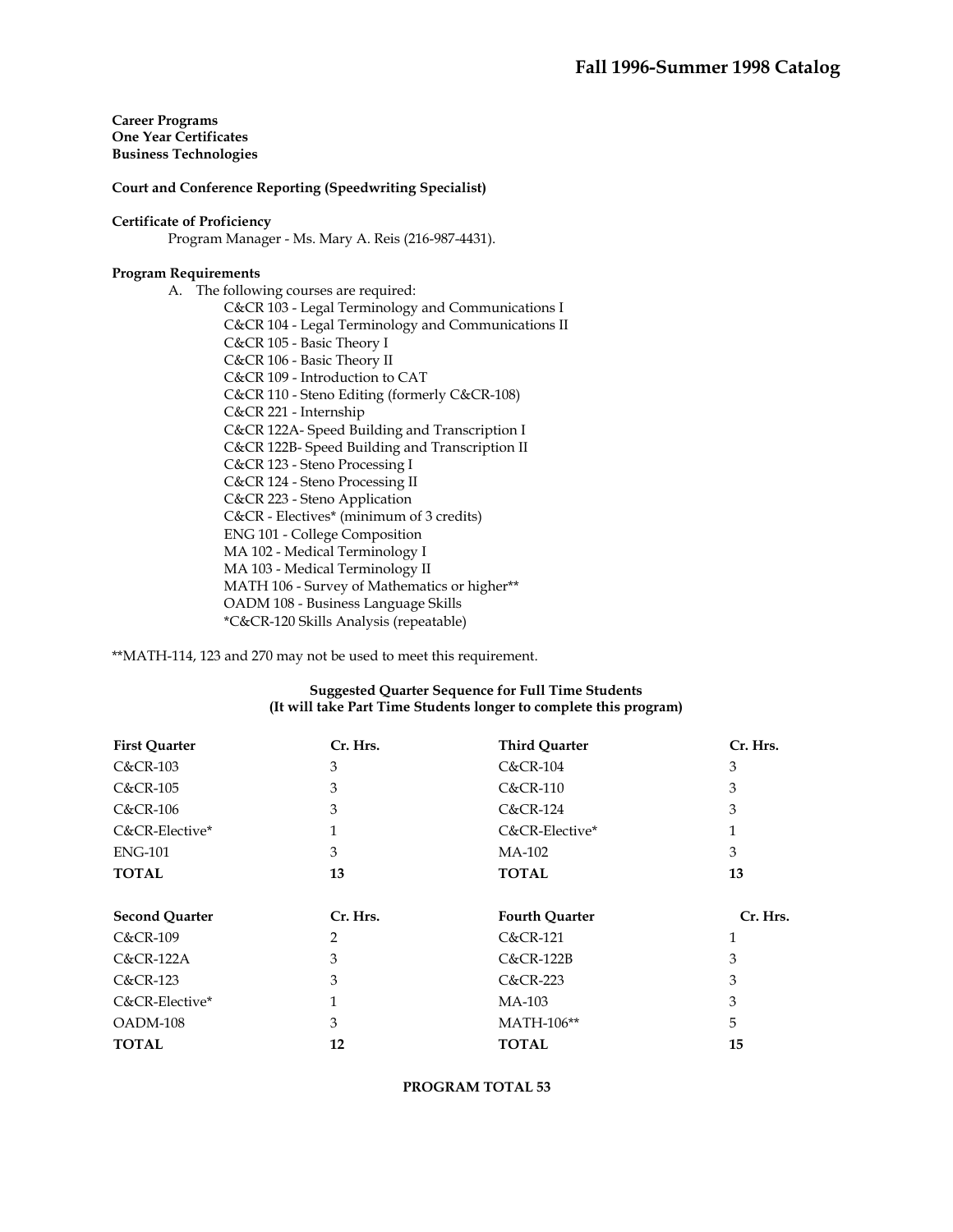# **Office Administration (Word Processing Operator)**

#### **Certificate of Proficiency**

The one-year certificate program offers those individuals who are already employed full-time or are attending college on a part-time basis the opportunity to upgrade their existing office skills in order to move ahead rapidly in today's high tech office. The Word Processing Operator Certificate provides individuals with the opportunity to learn additional and upgrade existing word processing skills.

## **Program Requirements**

A. The following courses are required:

 ACCT 128 - Applied Accounting ENG 101 - College Composition MATH 106 - Survey of Mathematics or higher\* OADM 108 - Business Language Skills OADM 115 - Accounting/Business Applications with Electronic Calculations OADM 116 - Basic Filing OADM 122 - Intermediate Business Typing (OR OADM-123) OADM 210 - Business Communications OADM 215 - Information Processing Concepts OADM 216 - Basic Word/Information Processing\*\* OADM 217 - Intermediate Word/Information Processing OADM 218 - Word/Information Processing Applications OADM 219 - Machine Transcription/Skill Building OADM 255 - Office Administration Procedures and Practices

B. ONE of the following (minimum of 3 credits):

OADM 260 - Cooperative Field Experience

OADM 270 - Special Topics: Office Careers Update/Trend...AND

OADM-272 - Special Topics: Office Careers Update/Trends Laboratory Experience

# **Suggested Quarter Sequence for Full Time Students (It will take Part Time Students longer to complete this program)**

| <b>First Ouarter</b> | Cr. Hrs. | <b>Second Ouarter</b> | Cr. Hrs. | <b>Third Ouarter</b> | Cr. Hrs. |
|----------------------|----------|-----------------------|----------|----------------------|----------|
| OADM-108             | 3        | ACCT-128              | 4        | $MATH-106*$          | 5        |
| OADM-115<br>OADM-    | 4        | <b>ENG -101</b>       | 3        | OADM-218             | 3        |
| 122OR                | 3        | OADM-116              | 3        | OADM-219             | 3        |
| OADM-123             |          | OADM-210              | 4        | OADM-255             | 4        |
| $OADM-215$           | 3        | OADM-217              | 3        | $OADM-260OR$         | 3        |
| $OADM-216**$         | 3        | <b>TOTAL</b>          | 17       | $OADM-270AND$        | 3        |
| <b>TOTAL</b>         | 16       |                       |          | OADM-272             |          |
|                      |          |                       |          | <b>TOTAL</b>         | 18       |

## **PROGRAM TOTAL 51**

\*MATH-114, 123 and 270 may not be used to meet this requirement.

\*\*If student has previous typewriting experience, OADM-216 Basic Word/Information Processing may be waived with the approval of the OADM Program Coordinator. See the course descriptions and contact the OADM department for proper placement.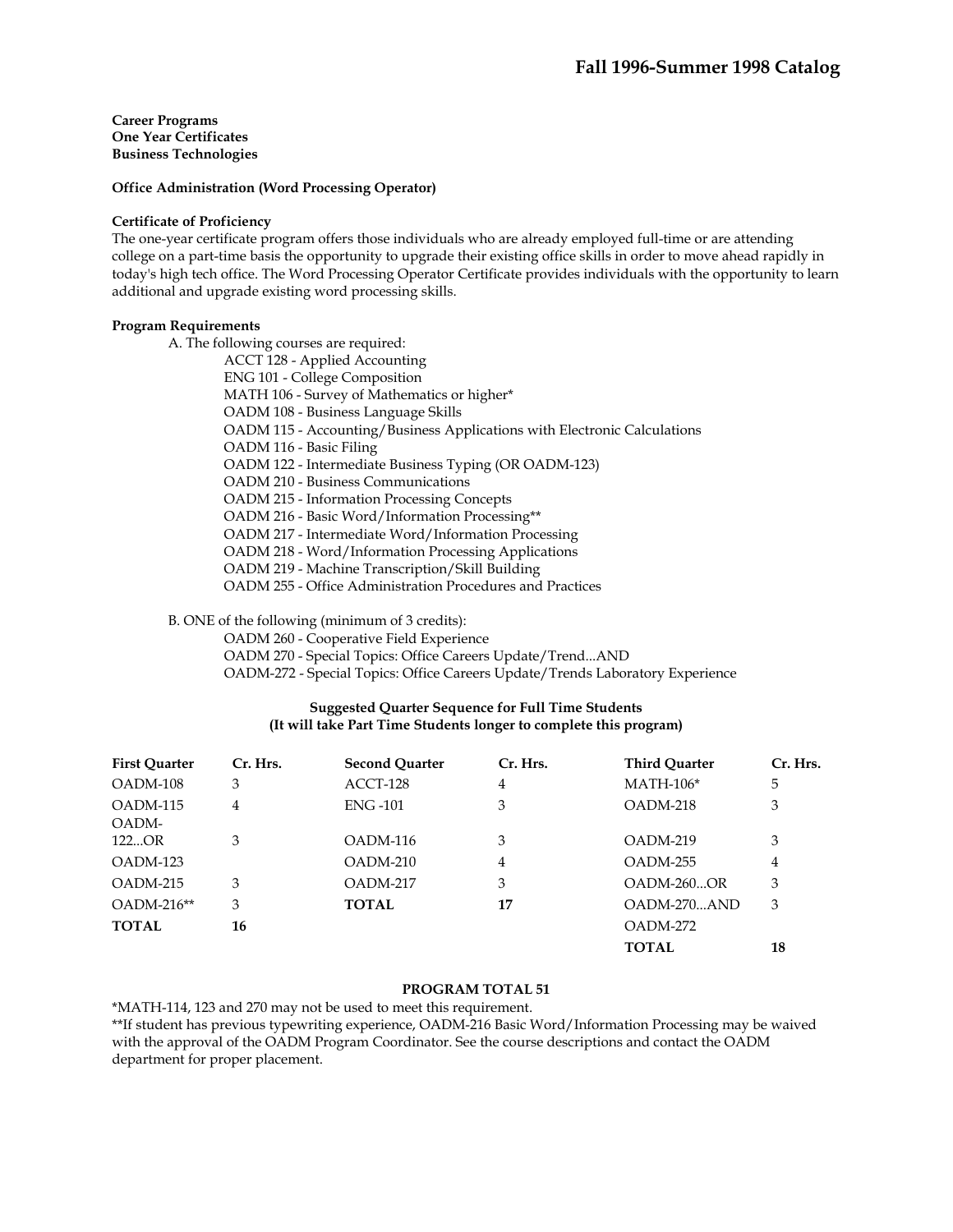#### **Office Administration (Word Processing Supervisor/Manager)**

#### **Certificate of Proficiency**

The one-year certificate of proficiency program offers those individuals who are already employed or are attending college on a part-time basis the opportunity to upgrade their existing office skills in order to move ahead rapidly in today's high-tech office. The Word Processing Supervisor/Manager Certificate prepares individuals with the knowledge and supervisory skills necessary to move into an office management position.

## **Program Requirements**

A. The following courses are required:

ACCT 128 - Applied Accounting BADM 220 - Human Relations in Business BADM 233 - Personnel Management CS 102 - Introduction to Computer Use ENG 101 - College Composition MATH 106 - Survey of Mathematics or higher\* OADM 210 - Business Communications OADM 215 - Information Processing Concepts OADM 216 - Basic Word/Information Processing OADM 217 - Intermediate Word/Information Processing OADM 218 - Word/Information Processing Applications OADM 223 - Telecommunications OADM 225 - Information Processing Management OADM 230 - Records Management OADM 255 - Office Administration Procedures and Practices OADM 260 - Cooperative Field Experience (minimum of 3 credits)

B. ONE of the following:

OADM 130 - Microcomputer Word Processing

OADM 131 - Integrated Office Technology for Business

# **Suggested Quarter Sequence for Full Time Students (It will take Part Time Students longer to complete this program)**

| <b>First Ouarter</b> | Cr. Hrs. | <b>Second Ouarter</b> | Cr. Hrs.       | <b>Third Ouarter</b> | Cr. Hrs. |
|----------------------|----------|-----------------------|----------------|----------------------|----------|
| ACCT-128             | 4        | <b>BADM-220</b>       | 3              | BADM-233             | 3        |
| $CS$ -102            | 4        | $MATH-106*$           | 5              | $OADM-218$           | 3        |
| <b>ENG-101</b>       | 3        | OADM-130OR            | $3-4$          | $OADM-223$           | 4        |
| $OADM-215$           | 3        | OADM-131              |                | $OADM-225$           | 3        |
| OADM-216             | 3        | OADM-210              | $\overline{4}$ | OADM-255             | 4        |
| <b>TOTAL</b>         | 17       | $OADM-217$            | 3              | OADM-260             | 3        |
|                      |          | $OADM-230$            | 3              | <b>TOTAL</b>         | 20       |
|                      |          | <b>TOTAL</b>          | $21-22$        |                      |          |

### **PROGRAM TOTAL 58-59**

\*MATH-114, 123 and 270 may not be used to meet this requirement.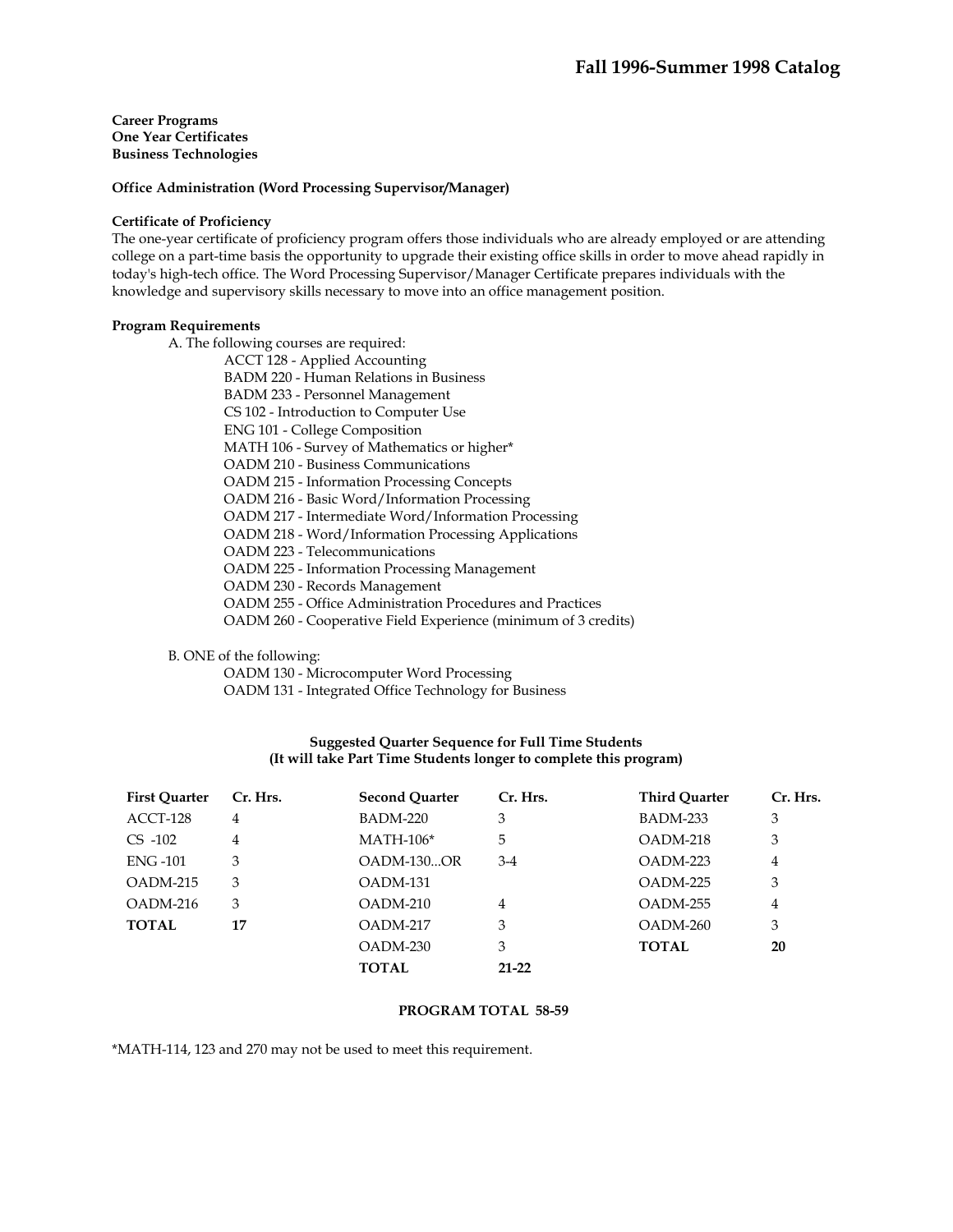# **Architectural Computer-Aided Drafting**

## **Certificate of Proficiency**

This certificate is being offered to the student who is seeking immediate drafting job skills in the architectural and construction industry.

## **Program Requirements**

A. The following courses are required:

ARCH 141 - Architectural Drawing I ARCH 142 - Architectural Drawing II ARCH 143 - Architectural Drawing III ARCH 221 - Building Equipment (Mechanical Systems) ARCH 222 - Building Equipment (Heating/Air Conditioning Systems) ARCH 223 - Building Equipment (Electrical Systems) ARCH 230 - Architectural CAD ENG 101 - College Composition ENGR 116 - Engineering Report Construction ENGR 128 - Calculating Methods ENGR 215 - Surveying MATH 116 - Technical Mathematics I MATH 126 - Technical Mathematics II

# B. ONE of the following:

 ENGR 130A- Introduction to AUTOCAD ENGR 130B- Introduction to Intergraph CAD

# **Suggested Quarter Sequence for Full Time Students (It will take Part Time Students longer to complete this program)**

| <b>First Ouarter</b> | Cr. Hrs. | <b>Second Ouarter</b> | Cr. Hrs. | <b>Third Ouarter</b> | Cr. Hrs. |
|----------------------|----------|-----------------------|----------|----------------------|----------|
| ARCH-141             |          | ARCH-142              | 3        | ARCH-143             | 3        |
| ARCH-221             | 3        | ARCH-222              | 3        | ARCH-223             | 3        |
| <b>ENG -101</b>      | 3        | ENGR-130AOR           | 4        | ARCH-230             | 3        |
| <b>ENGR-116</b>      | 2        | ENGR-130B             |          | <b>ENGR-128</b>      | 2        |
| <b>MATH-116</b>      | 5        | <b>MATH-126</b>       | 5        | <b>ENGR-215</b>      | 3        |
| <b>TOTAL</b>         | 16       | <b>TOTAL</b>          | 15       | <b>TOTAL</b>         | 14       |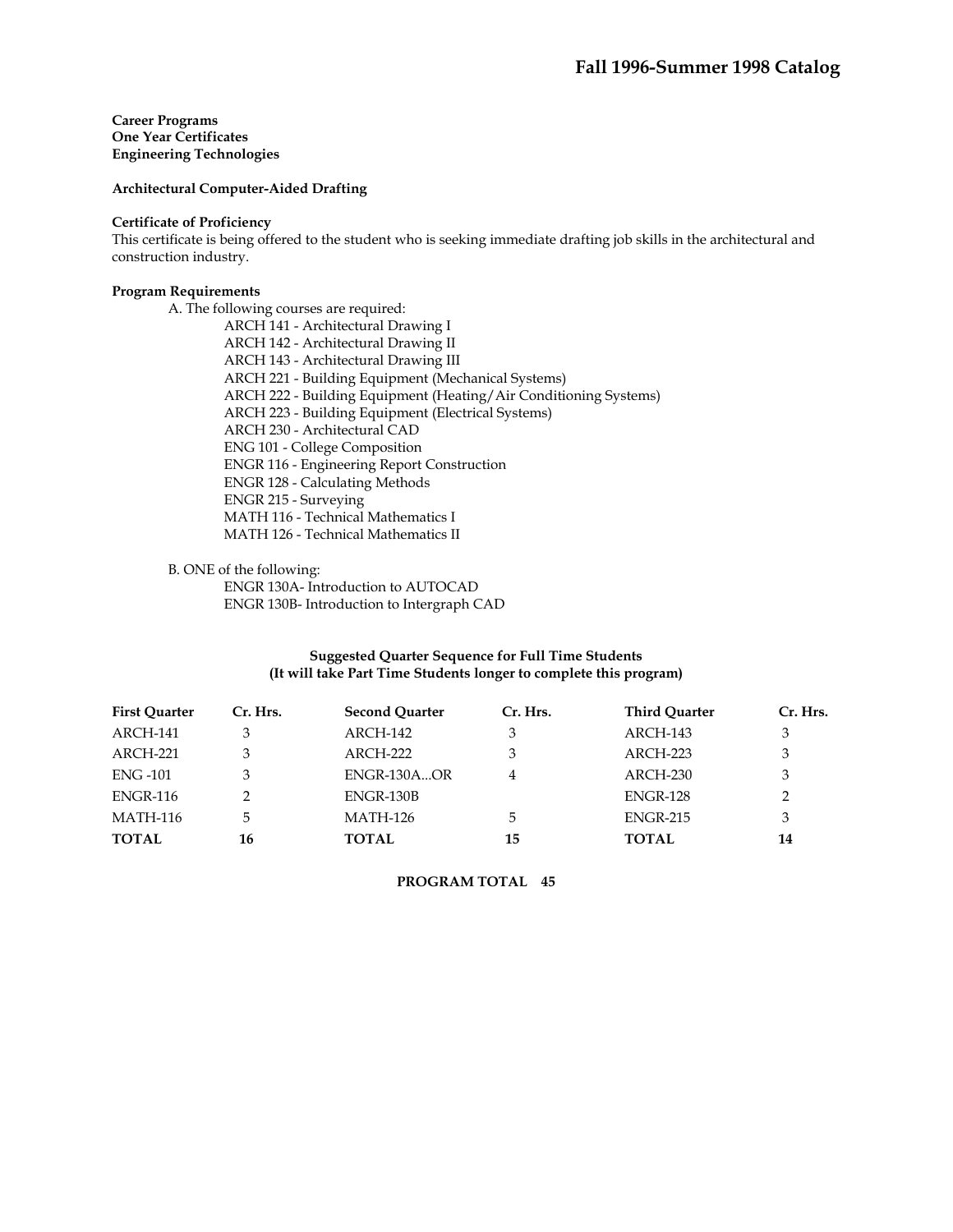## **Automotive Technology**

#### **Certificate of Proficiency**

This Certificate of Proficiency in Automotive Technology provides students with classroom and laboratory experience and prepares students for employment in the auto service industry.

Program Manager - Mr. Dewey Knight (216-987-5444).

#### **Program Requirements**

- A. The following courses are required:
	- AUTO 119 Basic Automotive Electrical Systems AUTO 120 - Fundamentals of Internal Combustion Engines AUTO 122 - Automotive Braking Systems AUTO 125 - Automotive Heating and Air Conditioning AUTO-129 - Engine Tune-up and Emissions AUTO 222 - Automatic Transmissions/Transaxles AUTO 223 - Automotive Alignment Steering and Suspension AUTO 224 - Manual Transmission/Transaxles and Drive Train AUTO - Elective (minimum of 3 credits) CS 102 - Introduction to Computer Use ENG 101 - College Composition MATH 106 - Survey of Mathematics or higher\*

\*MATH-270 may not be used to fulfill this requirement.

# **Suggested Quarter Sequence for Full Time Students (It will take Part Time Students longer to complete this program)**

| <b>First Ouarter</b> | Cr. Hrs. | <b>Second Ouarter</b> | Cr. Hrs. | <b>Third Ouarter</b> | Cr. Hrs. |
|----------------------|----------|-----------------------|----------|----------------------|----------|
| AUTO-119             | 4        | AUTO-122              | 4        | AUTO-125             | 4        |
| AUTO-120             | 4        | AUTO-129              | 5.       | AUTO-223             | 4        |
| AUTO-222             | 4        | AUTO-224              | 4        | AUTO-Elective        | 3        |
| <b>ENG-101</b>       | 3        | $MATH-106*$           | 5        | $CS-102$             | 4        |
| <b>TOTAL</b>         | 15       | TOTAL                 | 18       | <b>TOTAL</b>         | 15       |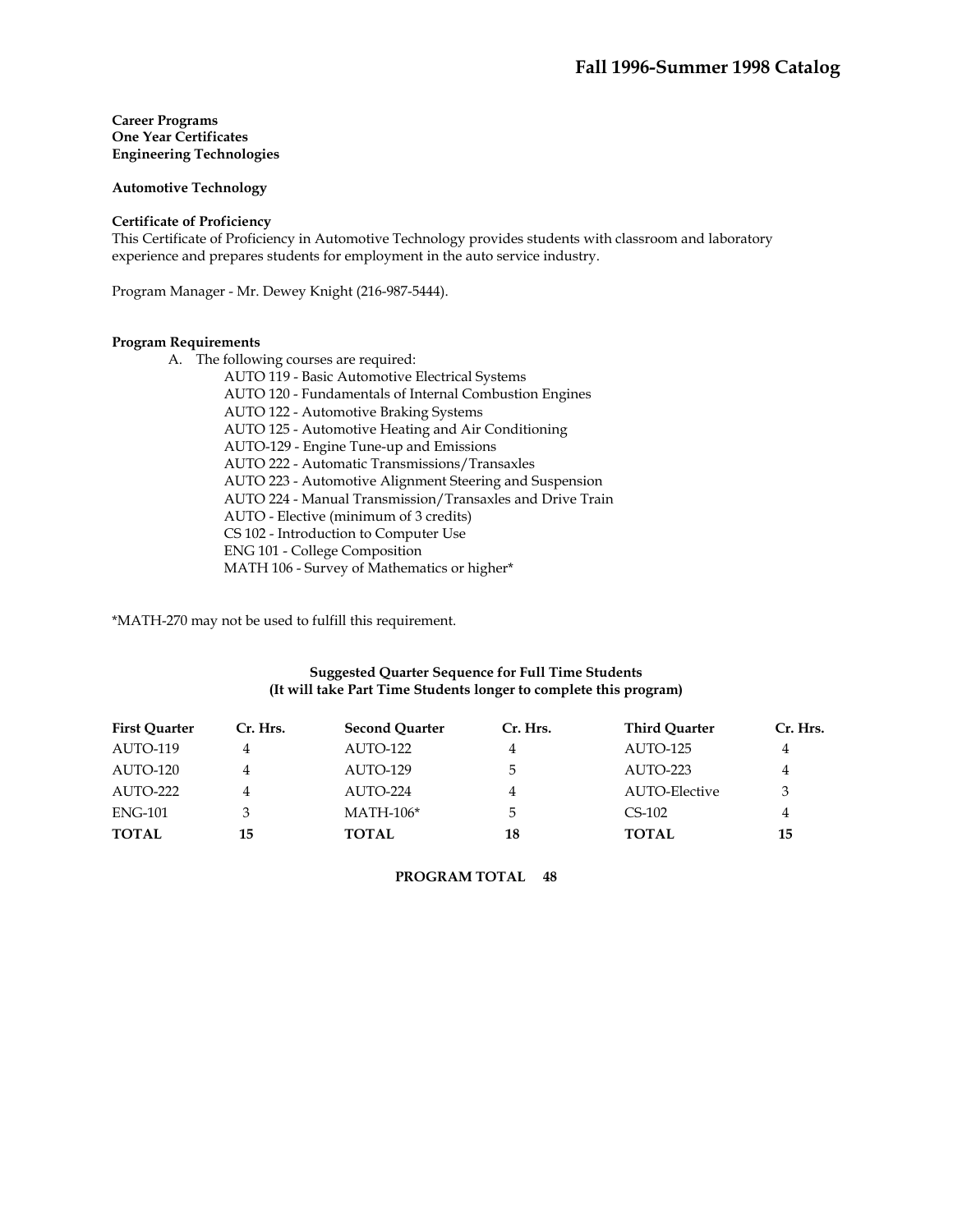## **Electrical-Electronic Computer-Aided Design and Drafting**

#### **Certificate of Proficiency**

This one-year certificate program is designed to accommodate those individuals who want to upgrade their electrical-electronic design and drafting skills to move ahead in the computer-aided design and drafting areas. The courses are designed to improve the student's design and problem-solving techniques.

## **Program Requirements**

A. The following courses are required: ELEC 125 - DC Electric Circuits ELEC 126 - AC Electric Circuits I ELEC 127 - AC Electric Circuits II ELEC 145 - Power Transformers and AC and DC Electrical Machinery ELEC 160 - Semiconductor and Electronic Circuits I ELEC 170 - Electrical/Electronic Design and Drafting ELEC 231 - Electrical CAD I ENG 101 - College Composition ENGR 116 - Engineering Report Construction ENGR 121 - Engineering Drawing I ENGR 128 - Calculating Methods ENGR 130A- Introduction to AUTOCAD MATH 116 - Technical Mathematics I MATH 126 - Technical Mathematics II

# **Suggested Quarter Sequence for Full Time Students (It will take Part Time Students longer to complete this program)**

| <b>First Quarter</b> | Cr. Hrs. | <b>Second Quarter</b> | Cr. Hrs. | <b>Third Quarter</b> | Cr. Hrs. |
|----------------------|----------|-----------------------|----------|----------------------|----------|
| ELEC-125             | 3        | ELEC-126              |          | ELEC-127             | 3        |
| <b>ENG-101</b>       |          | <b>ENGR-128</b>       |          | <b>ELEC-145</b>      | 3        |
| <b>ENGR-116</b>      |          | ENGR-130A             | 4        | ELEC-160             | 3        |
| <b>ENGR-121</b>      | 3        | MATH-126              | 5        | ELEC-170             | 3        |
| MATH-116             | 5        | <b>TOTAL</b>          | 14       | ELEC-231             | 4        |
| <b>TOTAL</b>         | 16       |                       |          | <b>TOTAL</b>         | 16       |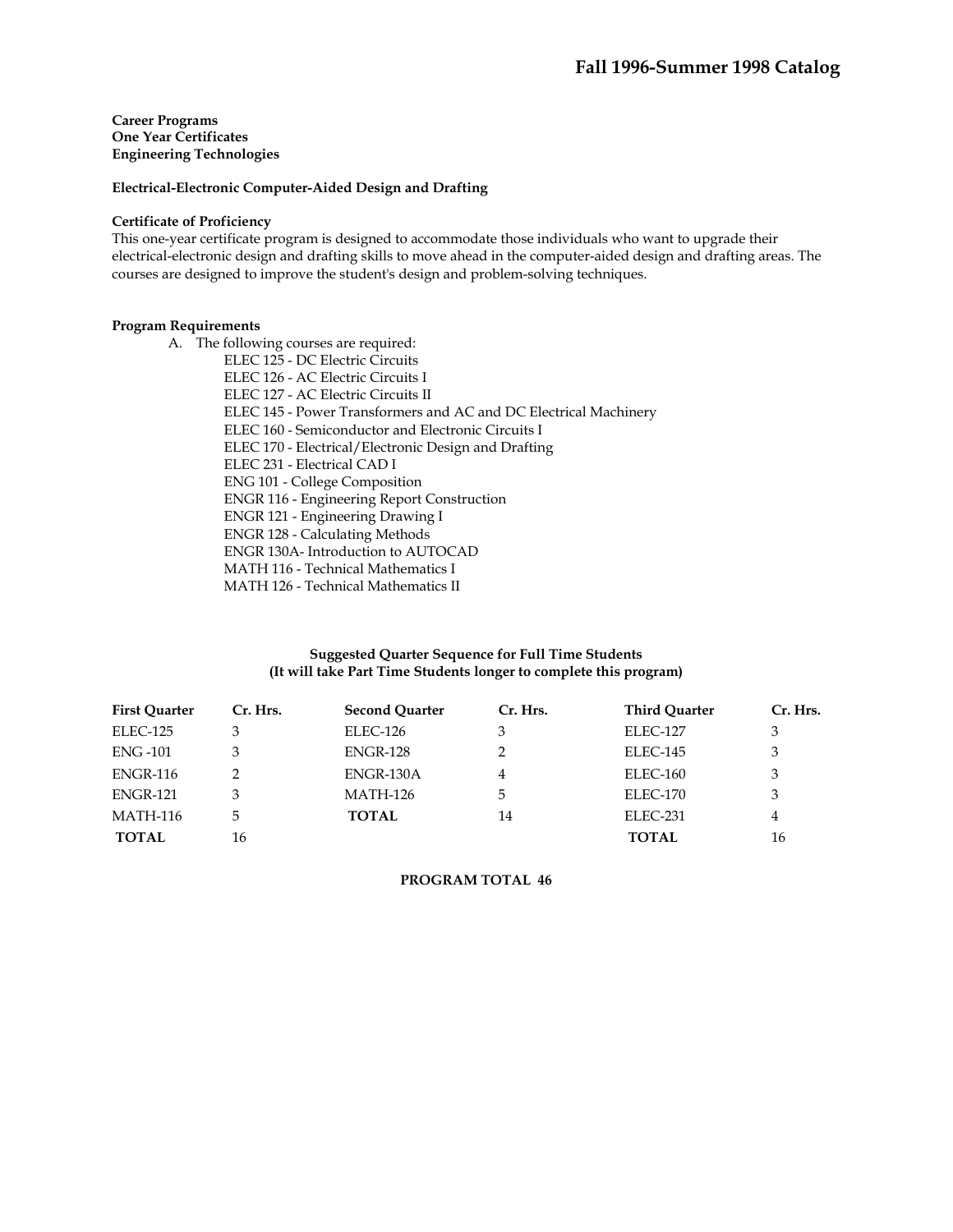# **Mechanical Computer-Aided Drafting**

#### **Certificate of Proficiency**

This curriculum is designed for those who wish to pursue a career as a CAD operator in the mechanical engineering field. The program consists of courses which will provide students with the technical background and skills required for successful participation in this high-tech area.

# **Program Requirements**

A. The following courses are required: ENG 101 - College Composition ENGR 116 - Engineering Report Construction ENGR 121 - Engineering Drawing I ENGR 130A- Introduction to AUTOCAD ENGR 151 - Statics ENGR 254 - Strength of Materials MATH 116 - Technical Mathematics I MATH 126 - Technical Mathematics II MECH 150 - Machine Tools MECH 152 - Manufacturing Processes MECH 241 - Mechanical CAD I MECH 242 - Mechanical CAD II PHYS 101 - Introductory Physics

## **Suggested Quarter Sequence for Full Time Students (It will take Part Time Students longer to complete this program)**

| <b>First Quarter</b> | Cr. Hrs. | <b>Second Quarter</b> | Cr. Hrs. | <b>Third Quarter</b> | Cr. Hrs.       |
|----------------------|----------|-----------------------|----------|----------------------|----------------|
| <b>ENG-101</b>       |          | <b>ENGR-151</b>       |          | <b>ENGR-116</b>      | 2              |
| <b>ENGR-121</b>      |          | <b>MATH-126</b>       | 5.       | ENGR-254             | 4              |
| ENGR-130A            | 4        | MECH-150              |          | MECH-152             | 3              |
| <b>MATH-116</b>      | 5        | MECH-241              | 4        | MECH-242             | $\overline{4}$ |
| <b>TOTAL</b>         | 15       | <b>PHYS-101</b>       | 4        | <b>TOTAL</b>         | 13             |
|                      |          | <b>TOTAL</b>          | 19       |                      |                |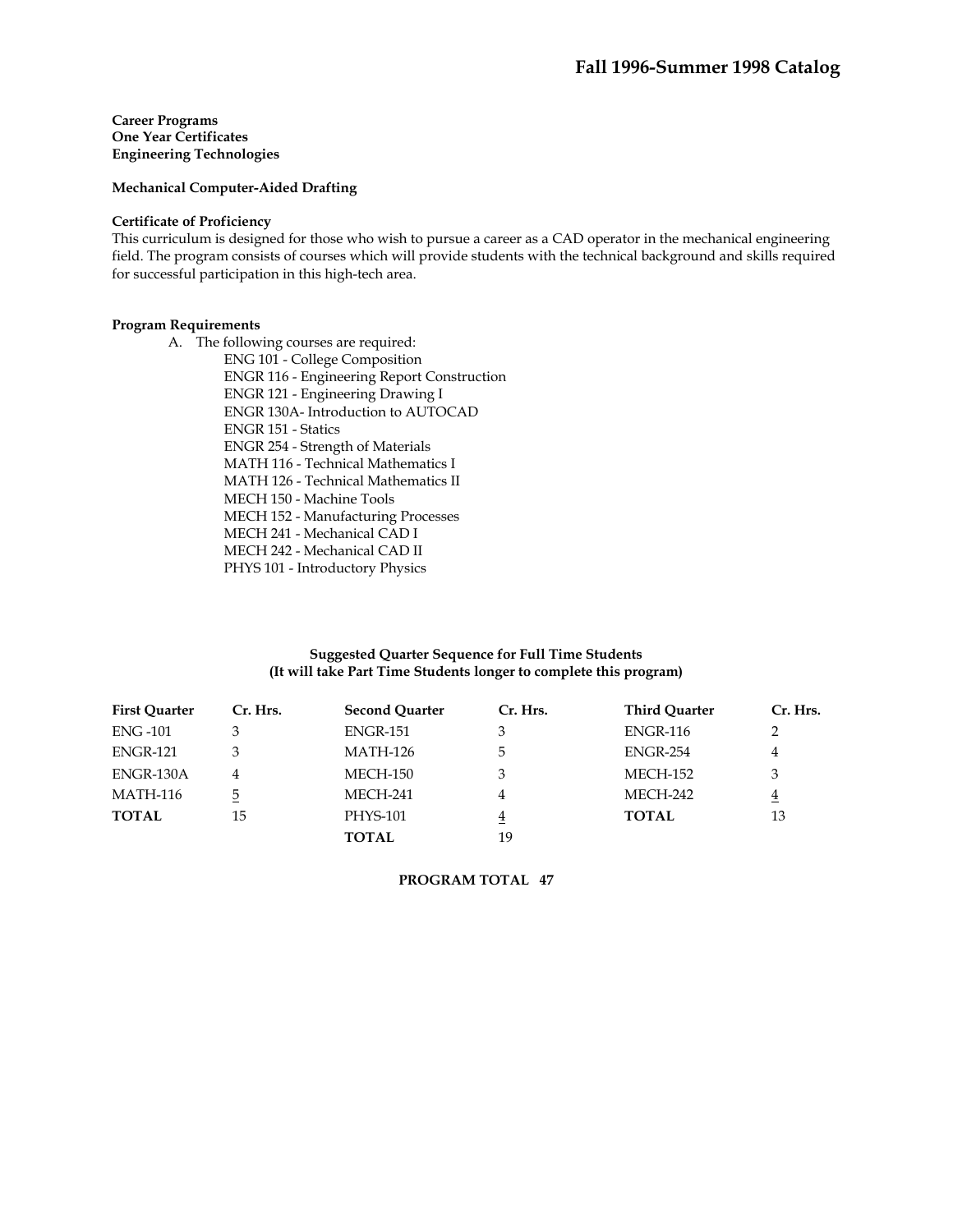#### **Metalworking Technician**

#### **Certificate of Proficiency**

This one-year certificate program is designed to accommodate those who are seeking to upgrade their existing metalworking skills or to begin a job in one of the many metalworking trades. The courses are designed to help students improve their critical thinking and problem-solving skills. Courses are offered day and evening and can be taken on a part-time or full-time basis. The Certificate of Proficiency prepares individuals with the background needed to move ahead rapidly in the growing field of metalworking.

#### **Program Requirements**

A. The following courses are required:

ENG 101 - College Composition ENGR 101 - Metallurgy I ENGR 102 - Metallurgy II ENGR 121 - Engineering Drawing I ENGR 122 - Engineering Drawing II ENGR 123 - Engineering Drawing III INDT 122 - Introduction to Manufacturing Management INDT 260 - Cooperative Field Experience (minimum of 6 credits) INDT 261 - Introduction to Statistical Quality Control MATH 116 - Technical Math I MECH 150 - Machine Tools MECH 152 - Manufacturing Processes

B. ONE or more of the following (minimum of 4 credits):

MATH 126 - Technical Mathematics II

MECH 161 - CNC Machining - Turning

MECH 162 - CNC Machining - Milling

OADM 118 - Keyboarding

PHYS 101 - Introductory Physics

## **Suggested Quarter Sequence for Full Time Students (It will take Part Time Students longer to complete this program)**

| <b>First Ouarter</b> | Cr. Hrs. | <b>Second Ouarter</b> | Cr. Hrs. | <b>Third Ouarter</b> | Cr. Hrs. |
|----------------------|----------|-----------------------|----------|----------------------|----------|
| <b>ENG -101</b>      |          | <b>ENGR-102</b>       |          | <b>ENGR-123</b>      | 3        |
| ENGR-101             | 3        | <b>ENGR-122</b>       | 3        | <b>INDT-122</b>      | 3        |
| <b>ENGR-121</b>      | 3        | $INDT-260$            |          | $INDT-260$           | 2        |
| INDT-260             |          | <b>MATH-116</b>       | 5        | $INDT-261$           | 3        |
| MECH-150             | 3        | <b>MECH-152</b>       | 3        | Elective (See B.)    | $4 - 5$  |
| <b>TOTAL</b>         | 14       | <b>TOTAL</b>          | 16       | <b>TOTAL</b>         | $15-16$  |

**PROGRAM TOTAL 45-46**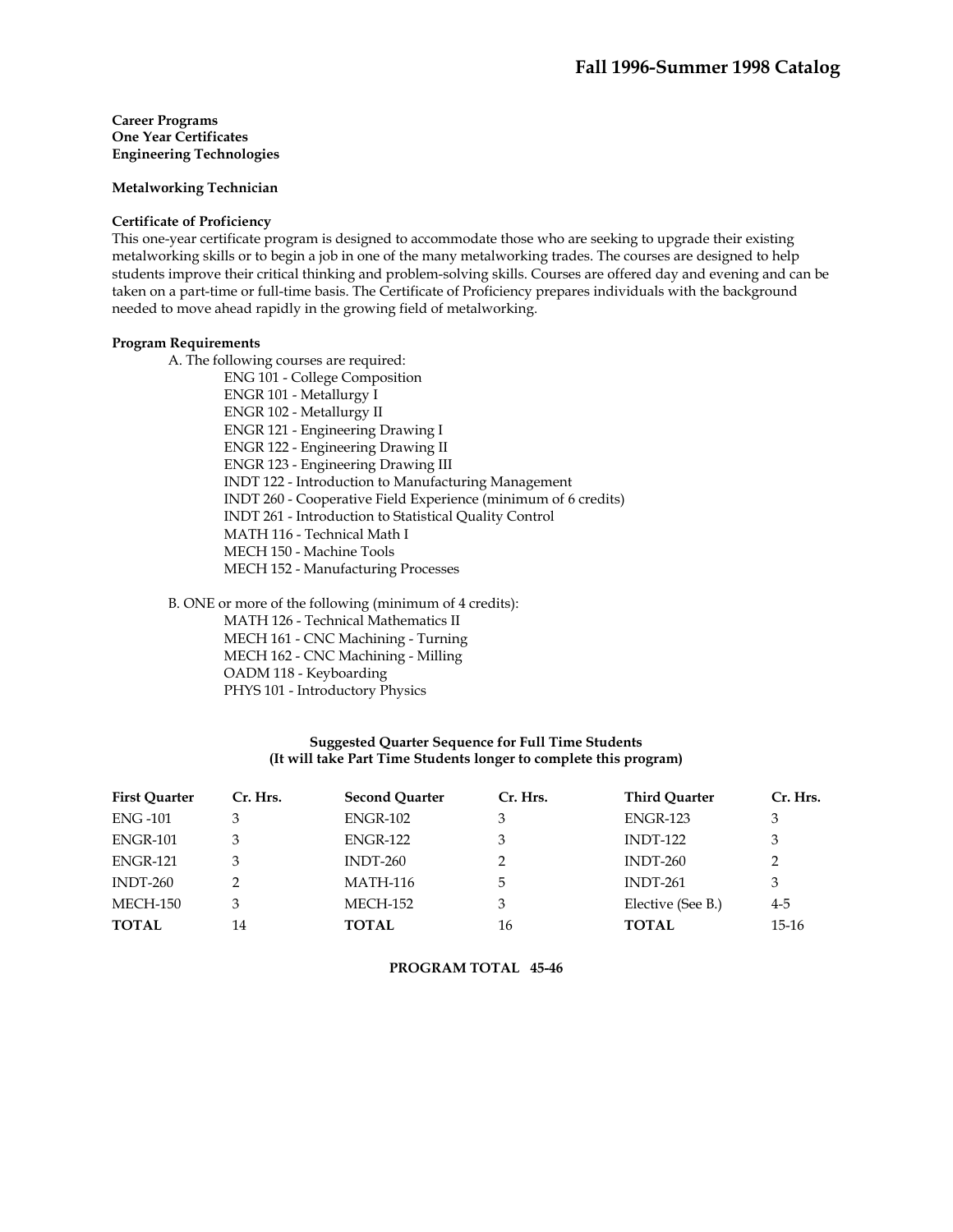**Cardiac Technology** 

#### **Certificate of Proficiency**

The Cardiac Technician performs the most common and familiar of the cardiac tests under the supervision of a physician. The Cardiac Technician assesses the electrical activity of the heart in many ways such as basic electrocardiograms, holter techniques, pacemaker assessments, and exercise stress testing procedures. They work closely with the other members of the cardiac team. The Cardiac Technician can be employed in hospitals, clinics, physicians' offices and mobile service centers. The program is three academic quarters in length.

Program Manager - Mr. Ed Stacy (216-987-5574). This is a selective admission program. To be considered for admission to this program, please refer to specific application/admission information.

#### **Program Requirements**

A. The following courses are required:

BIO 121 - Principles of Medical Science BIO 143 - Anatomy and Physiology I CS 102 - Introduction to Computer Use CVT 101 - Electrocardiography (Interpretation) CVT 106 - Introduction to the Health Care Setting CVT 108 - EKG, Holter, Pacemaker Lab CVT 109 - Stress Testing Lab CVT 115 - Cardiovascular Anatomy and Physiology CVT 211 - Clinical Rotation, Applications and Interpretations I EMT 131 - Cardiopulmonary Resuscitation ENG 101 - College Composition ENG 102 - College Composition HTEC 110 - Ethics for Health Care Professionals (formerly HTEC-251) MA 102 - Medical Terminology I MATH 114 - Applied Algebra or higher\* SPCH 100 - Fundamentals of Interpersonal Communication

B. ONE of the following:

 MLT 103 - Introduction to Blood Collecting OADM 108 - Business Language Skills

## **Suggested Quarter Sequence for Full Time Students (It will take Part Time Students longer to complete this program)**

| <b>First Quarter</b> | Cr. Hrs.       | <b>Second Quarter</b> | Cr. Hrs. | <b>Third Ouarter</b> | Cr. Hrs.       |
|----------------------|----------------|-----------------------|----------|----------------------|----------------|
| <b>BIO-121</b>       | 4              | <b>CVT-108</b>        | 2        | $CS-102$             | 4              |
| BIO-143              | 4              | <b>ENG-101</b>        | 3        | <b>CVT-109</b>       | $\overline{2}$ |
| <b>CVT-101</b>       | 3              | MA-102                | 3        | <b>CVT-211</b>       | 4              |
| CVT-106              | $\overline{2}$ | $MATH-114*$           | 3        | $ENG-102$            | 3              |
| CVT-115              | 3              | <b>MLT-103OR</b>      | $3-4$    | HTEC-110             | $\overline{2}$ |
| <b>EMT-131</b>       |                | $OADM-108$            |          | <b>TOTAL</b>         | 15             |
| <b>TOTAL</b>         | 17             | SPCH-100              | 4        |                      |                |
|                      |                | <b>TOTAL</b>          | 18-19    |                      |                |

#### **PROGRAM TOTAL 50-51**

\*MATH-270 may not be used to meet this requirement.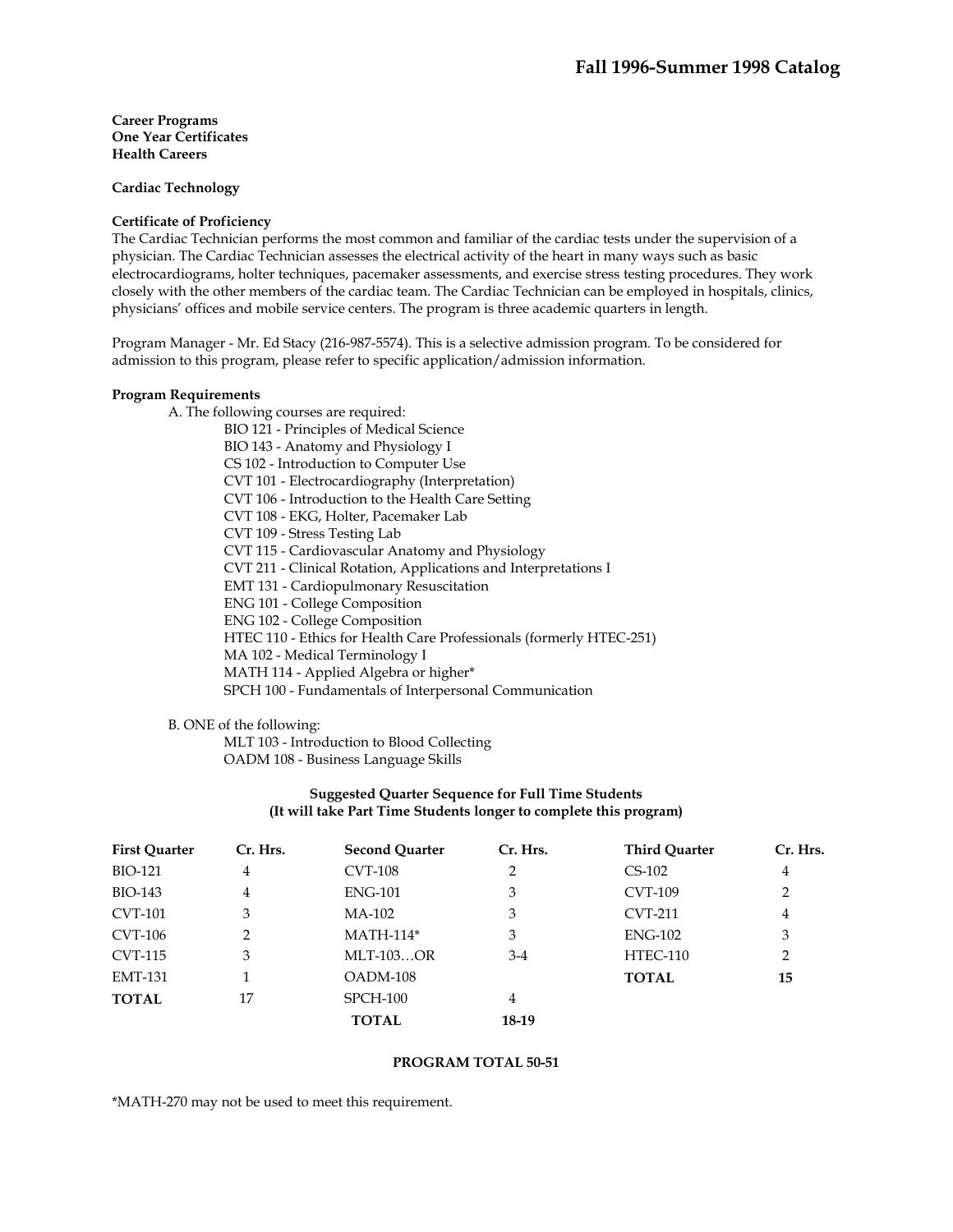**Dental Assisting** 

## **Certificate of Proficiency**

Dental Assistants are competent in technical, interpersonal and management areas. They work directly with the dentists and patients and have responsibility for the following areas: chair side assisting, radiography (x-rays), laboratory procedures, business procedures and patient management. This program prepares graduates for entrylevel positions and eligibility to take the Dental Assisting National Board Certification Exam. Some credits will apply toward the dental hygiene and dental laboratory technology degrees at CCC.

Program Manager - Ms. Mary Lou Gerosky (216-987-4494). This is a selective admission program. To be considered for admission to this program, please refer to specific application/admission information.

#### **Program Requirements**

A. The following courses are required:

 BIO 105 - Introductory Biology - Human Body in Health and Disease BIO 107 - Oral Structure and Development DAST 121 - Dental Assisting Methods I DAST 122 - Dental Assisting Methods II DAST 131 - Dental Assisting Radiography I DAST 132 - Dental Assisting Radiography II DAST 150 - Dental Office Management DAST 191 - Dental Assisting Practicum I DAST 193 - Dental Assisting Practicum II ENG 101 - College Composition HTEC 161 - Introduction to Pharmacology HTEC 177 - Patient Management MATH 114 - Applied Algebra or higher\* B. ONE of the following:

 OADM 108 - Business Language Skills SPCH 100 - Fundamentals of Interpersonal Communication

\*MATH-270 may not be used to meet this requirement.

| (it will take part 1 lime Students longer to complete this program) |                |                       |          |  |  |
|---------------------------------------------------------------------|----------------|-----------------------|----------|--|--|
| <b>First Quarter</b>                                                | Cr. Hrs.       | <b>Third Quarter</b>  | Cr. Hrs. |  |  |
| <b>BIO-105</b>                                                      | 4              | DAST-193              | 6        |  |  |
| <b>BIO-107</b>                                                      | $\overline{4}$ | <b>HTEC-177</b>       | 3        |  |  |
| <b>DAST-121</b>                                                     | 7              | OADM-108OR            | $3-4$    |  |  |
| DAST-131                                                            | $\overline{4}$ | $SPCH-100$            |          |  |  |
| <b>TOTAL</b>                                                        | 19             | <b>TOTAL</b>          | 12-13    |  |  |
| <b>Second Quarter</b>                                               | Cr. Hrs.       | <b>Summer Quarter</b> | Cr. Hrs. |  |  |
| DAST-122                                                            | 5              | <b>ENG-101</b>        | 3        |  |  |
| DAST-132                                                            | 2              | $MATH-114*$           | 3        |  |  |
| DAST-150                                                            | 5              | Total                 | 6        |  |  |
| <b>DAST-191</b>                                                     | 2              |                       |          |  |  |
| HTEC-161                                                            | 3              |                       |          |  |  |
| <b>TOTAL</b>                                                        | 17             | <b>PROGRAM TOTAL</b>  | 54-55    |  |  |

# **Suggested Quarter Sequence for Full Time Students (It will take Part Time Students longer to complete this program)**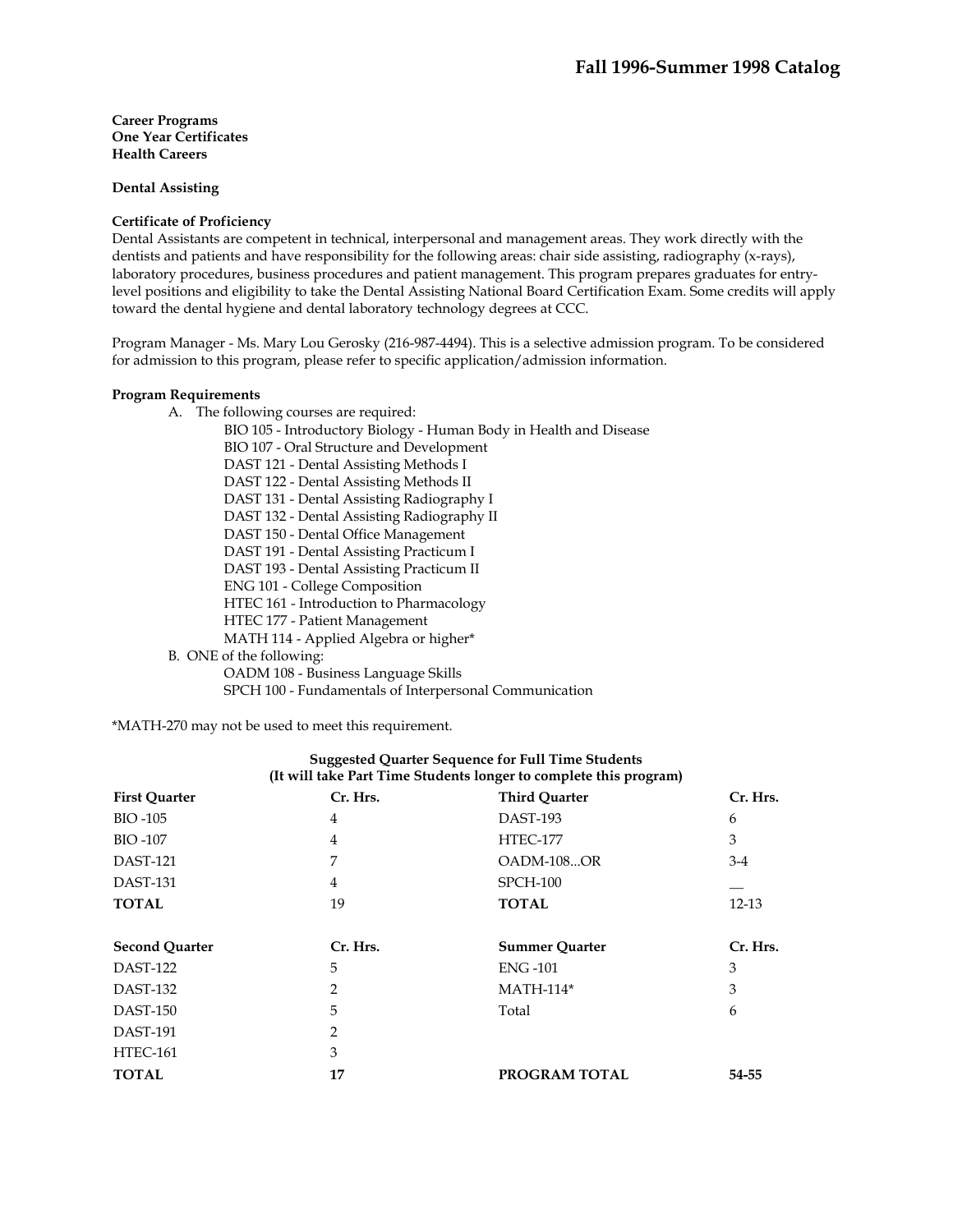**Dental Laboratory Technology** 

#### **Certificate of Proficiency**

The dental laboratory technician provides an essential auxiliary service to the dental profession. The dental laboratory technician fabricates prosthetic appliances prescribed for a patient by a dentist. Dental laboratory technicians work with various specialized hand instruments, electric handpieces and furnaces, as well as a wide range of materials including impression compounds, plaster, waxes, acrylics, porcelain and various types of gold and semi-precious metals. The work of the dental laboratory technician is confined to the dental laboratory in private dental practices, in commercial dental laboratories, or in public clinical laboratories at local, state or federal levels.

This is a selective admission program. To be considered for admission to this program, please refer to specific application/admission information.

#### **Program Requirements**

- A. The following courses are required:
	- BIO -135 Dental Anatomy and Terminology DLAB-112 - Complete Dentures I DLAB-113 - Complete Dentures II DLAB-132 - Fixed Restorations I DLAB-133 - Fixed Restorations II DLAB-161 - Dental Morphology DLAB-210 - Complete Dentures III DLAB-224 - Partial Denture Designs DLAB-225 - Removable Partial Dentures DLAB-230 - Fixed Partial Dentures I DLAB-245 - Dental Ceramics I DLAB-246 - Dental Ceramics II ENG -101 - College Composition MATH-114 - Applied Algebra or higher\*

B. ONE of the following:

DLAB-217 - Dental Lab Practicum-Removable DLAB-237 - Dental Lab Practicum-Fixed

\*MATH-270 may not be used to meet this requirement.

| (It will take Part Time Students longer to complete this program) |                         |                       |                |  |  |
|-------------------------------------------------------------------|-------------------------|-----------------------|----------------|--|--|
| <b>First Quarter</b>                                              | Cr. Hrs.                | <b>Third Quarter</b>  | Cr. Hrs.       |  |  |
| <b>BIO-135</b>                                                    | 4                       | <b>DLAB-133</b>       | 4              |  |  |
| <b>ENG -101</b>                                                   | 3                       | DLAB-210              | $\overline{4}$ |  |  |
| DLAB-112                                                          | 4                       | DLAB-225              | 3              |  |  |
| DLAB-161                                                          | 3                       | DLAB-245              | $\overline{4}$ |  |  |
| <b>TOTAL</b>                                                      | 14                      | <b>TOTAL</b>          | 15             |  |  |
|                                                                   |                         |                       |                |  |  |
| <b>Second Quarter</b>                                             | Cr. Hrs.                | <b>Fourth Quarter</b> | Cr. Hrs.       |  |  |
| DLAB-113                                                          | 4                       | <b>DLAB-217OR</b>     | 3              |  |  |
| DLAB-132                                                          | 4                       | DLAB-237              |                |  |  |
| DLAB-224                                                          | 4                       | DLAB-230              | 4              |  |  |
| $MATH-114*$                                                       | 3                       | DLAB-246              | 3              |  |  |
| <b>TOTAL</b>                                                      | 15                      | <b>TOTAL</b>          | 10             |  |  |
|                                                                   | <b>PROGRAM TOTAL 54</b> |                       |                |  |  |

# **Suggested Quarter Sequence for Full Time Students**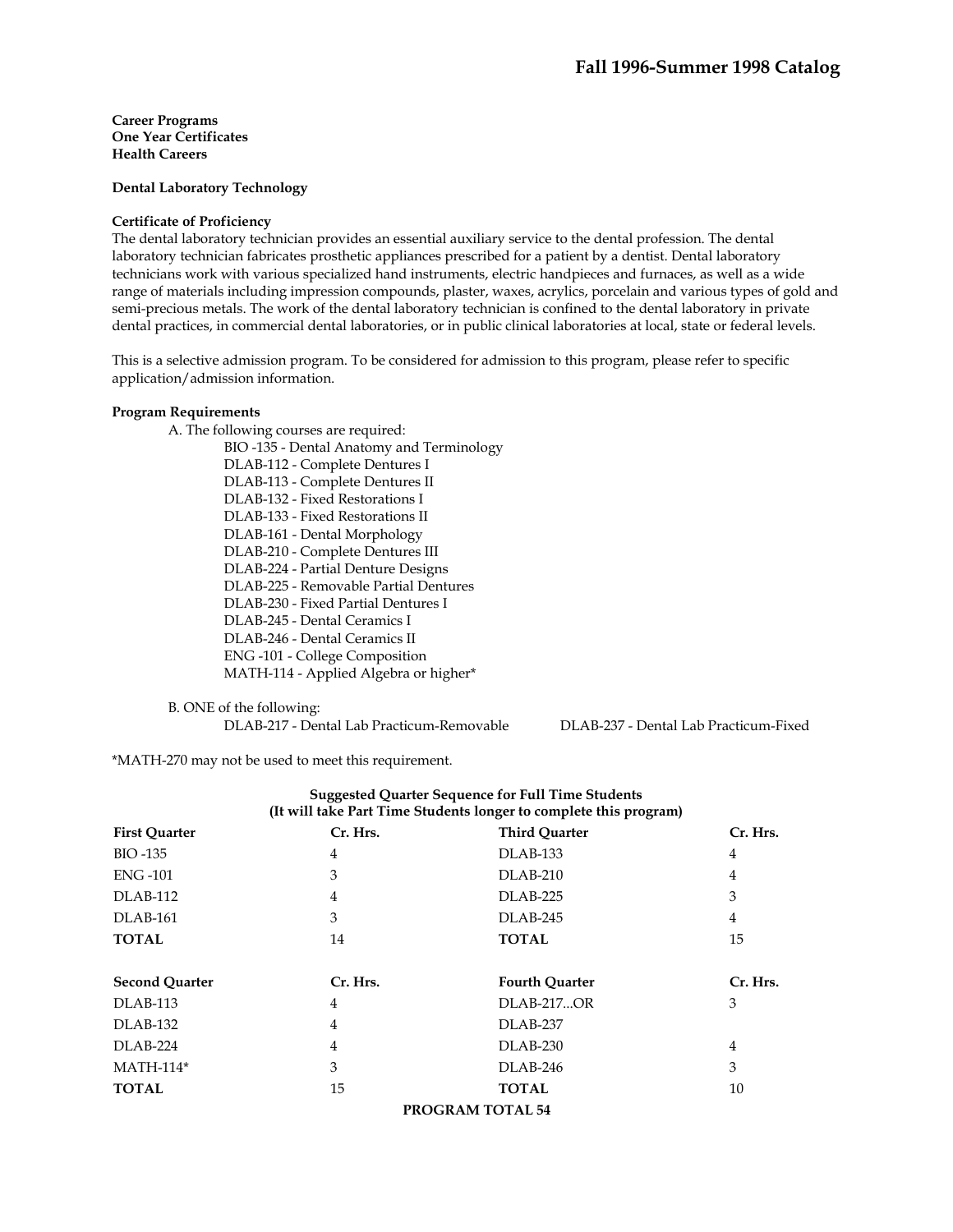## **Medical Assisting**

#### **Certificate of Proficiency**

The medical assistant is a multi-skilled health care professional who assists a physician in a private office, clinic or other health care facility. Administrative and clinical duties include; receiving patients, scheduling appointments and hospital admissions; maintaining medical records; taking vital signs; assisting with examinations and treatments; performing laboratory screening tests; and sterilizing instruments. The Medical Assistant Certificate of Proficiency program is four quarters in length. Students begin in September and graduate the following summer. After successful completion of the Certificate of Proficiency program, graduates are eligible to take the National Certifying Examination given by the American Association of Medical Assistants. Graduates may transfer directly into the Associate of Applied Science Degree program in Medical Assisting.

Program Manager - Ms. Barbara Freeman (216-987-4438).

This is a selective admission program. To be considered for admission to this program, please refer to specific application/admission information.

# **Program Requirements**

 A. The following courses are required: ENG 101 - College Composition HIM 131 - Introduction to Medical Transcription HIM 133 - Medical Office Coding HTEC 110 - Ethics for Health Care Professionals (formerly HTEC-251) HTEC 161 - Introduction to Pharmacology MA 102 - Medical Terminology I MA 103 - Medical Terminology II MA 160 - Medical Office Lab I MA 170 - Medical Office Lab II MA 248 - Medical Office Procedures MA 249 - Clinical Medical Assisting MA 254 - Applied Medical Assisting MA 255 - Medical Office Practicum MA 260 - Medical Billing MATH 114 - Applied Algebra or higher\* OADM 119 - Introductory Typewriting OADM 121 - Business Typewriting

B. ONE of the following:

 BIO 105 - Introductory Biology - Human Body in Health and Disease BIO 121 - Principles of Medical Science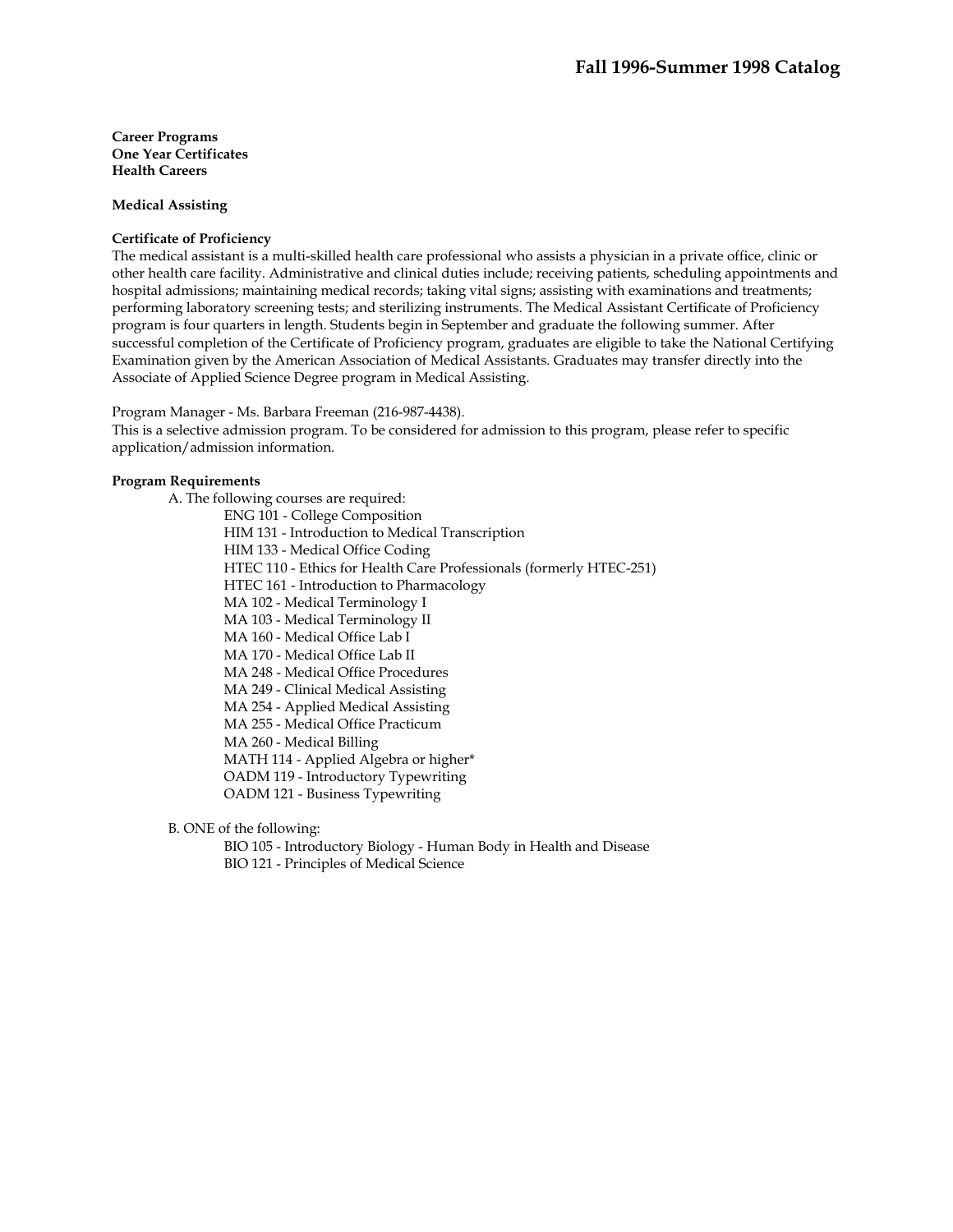**Medical Assisting** 

**Suggested Quarter Sequence for Full Time Students (It will take Part Time Students longer to complete this program)** 

| <b>First Quarter</b>  | Cr. Hrs.       | <b>Third Quarter</b>  | Cr. Hrs.       |
|-----------------------|----------------|-----------------------|----------------|
| <b>BIO-105OR</b>      | $\overline{4}$ | <b>HIM-131</b>        | 2              |
| BIO -121              |                | HIM -133              | 2              |
| <b>ENG-101</b>        | 3              | HTEC-110              | $\overline{2}$ |
| MA -102               | 3              | MA -248               | 5              |
| MA -160               | $\overline{4}$ | MA -249               | 5              |
| OADM-119              | 3              | <b>TOTAL</b>          | 16             |
| <b>TOTAL</b>          | 17             |                       |                |
|                       |                | <b>SUMMER SESSION</b> | Cr. Hrs.       |
| <b>Second Quarter</b> | Cr. Hrs.       | MA -254               | 1              |
|                       |                |                       |                |
| HTEC-161              | 3              | MA -255               | 3              |
| MA -103               | 3              | MA -260               | 2              |
| MA -170               | $\overline{4}$ | <b>TOTAL</b>          | 6              |
| $MATH-114*$           | 3              |                       |                |
| OADM-121              | 3              |                       |                |

\*MATH-270 may not be used to meet this requirement.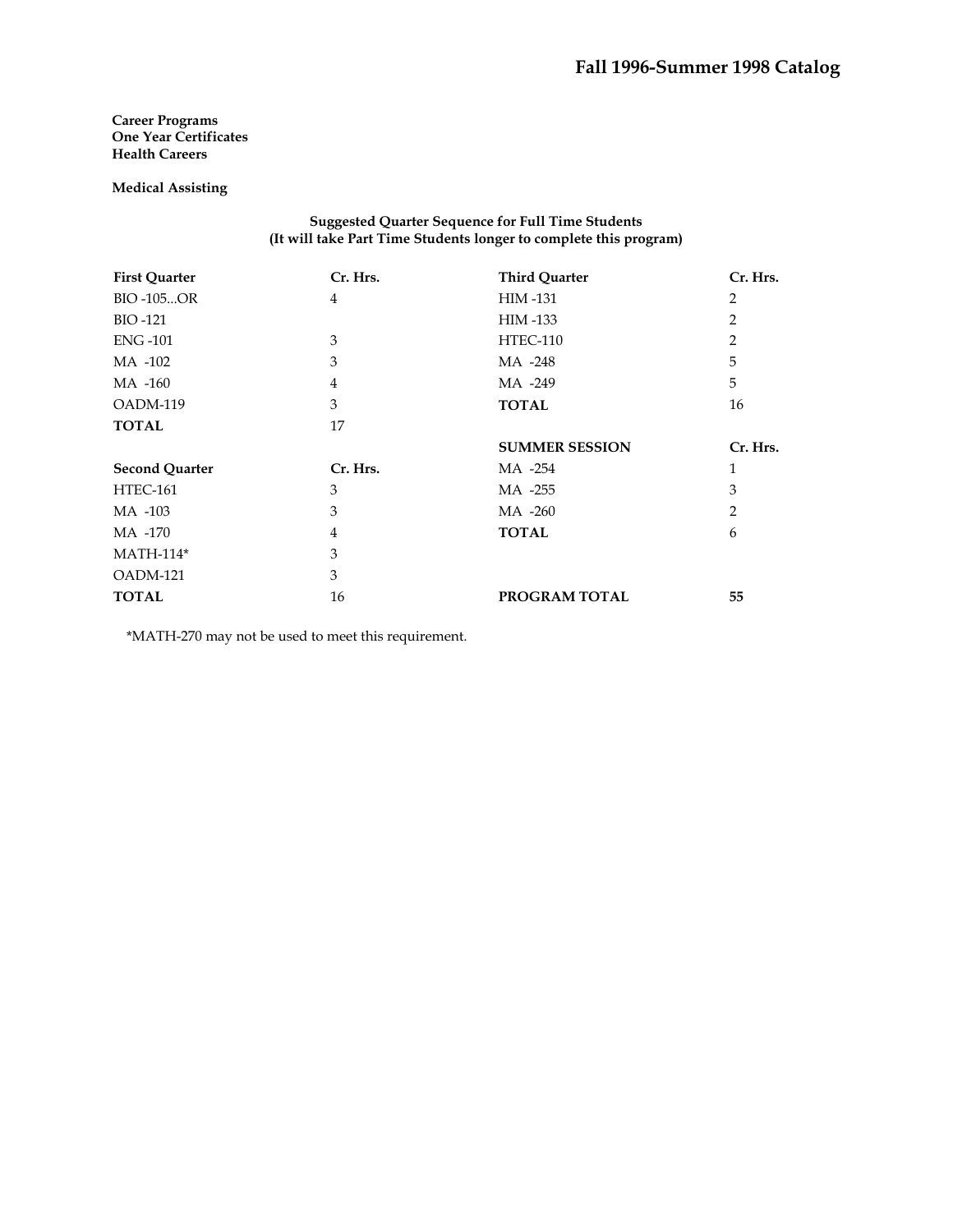**Optical Technology (Optician) (formerly Ophthalmic Dispensing Technology)** 

#### **Certificate of Proficiency**

A licensed optician can work in a retail outlet, optical laboratory or a doctor's office. In retail outlets and the doctor's offices the optician helps select frames and adjust and fit the glasses to the patients as well as assist in visual screening of the patients. In laboratories, opticians manufacture lenses using precise machinery to meet the specifications of prescriptions. In the newest of eyewear delivery systems (operations that combine a retail laboratory function), opticians find opportunities to work directly with patients and in the manufacturing process at the same location.

Opticians with the appropriate educational background can move into management positions in the doctor's offices as well as retail outlets, or they can even establish their own business or purchase a franchise.

Other career paths can lead to related work as a sales representative for optical products. For the person enthusiastic about the health care aspects of the field, advanced education can be pursued to become an optometrist or ophthalmologist.

Program Manager - Mr. Frank Corsello (216-987-4454).

This is a selective admission program. To be considered for admission to this program, please refer to specific application/admission information.

#### **Program Requirements**

- A. The following courses are required:
	- BIO -131 Anatomy and Physiology of the Eye ENG -101 - College Composition MATH-116 - Technical Mathematics I OPT -105 - Theoretical Optics I OPT -106 - Theoretical Optics II OPT -107 - Theoretical Optics III OPT -121 - Mechanical Optics OPT -122 - Mechanical Optics OPT -123 - Mechanical Optics OPT -124 - Mechanical Optics OPT -195 - Ophthalmic Dispensing I OPT -196 - Ophthalmic Dispensing II OPT -197 - Ophthalmic Dispensing III OPT -198 - Ophthalmic Refraction OPT -200 - Optical Business OPT -205 - Contact Lenses I OPT -211 - Lens Design OPT -212 - Contact Lenses II OPT -214 - Contact Lenses III OPT -275 - Ophthalmic Practicum PSY -101 - General Psychology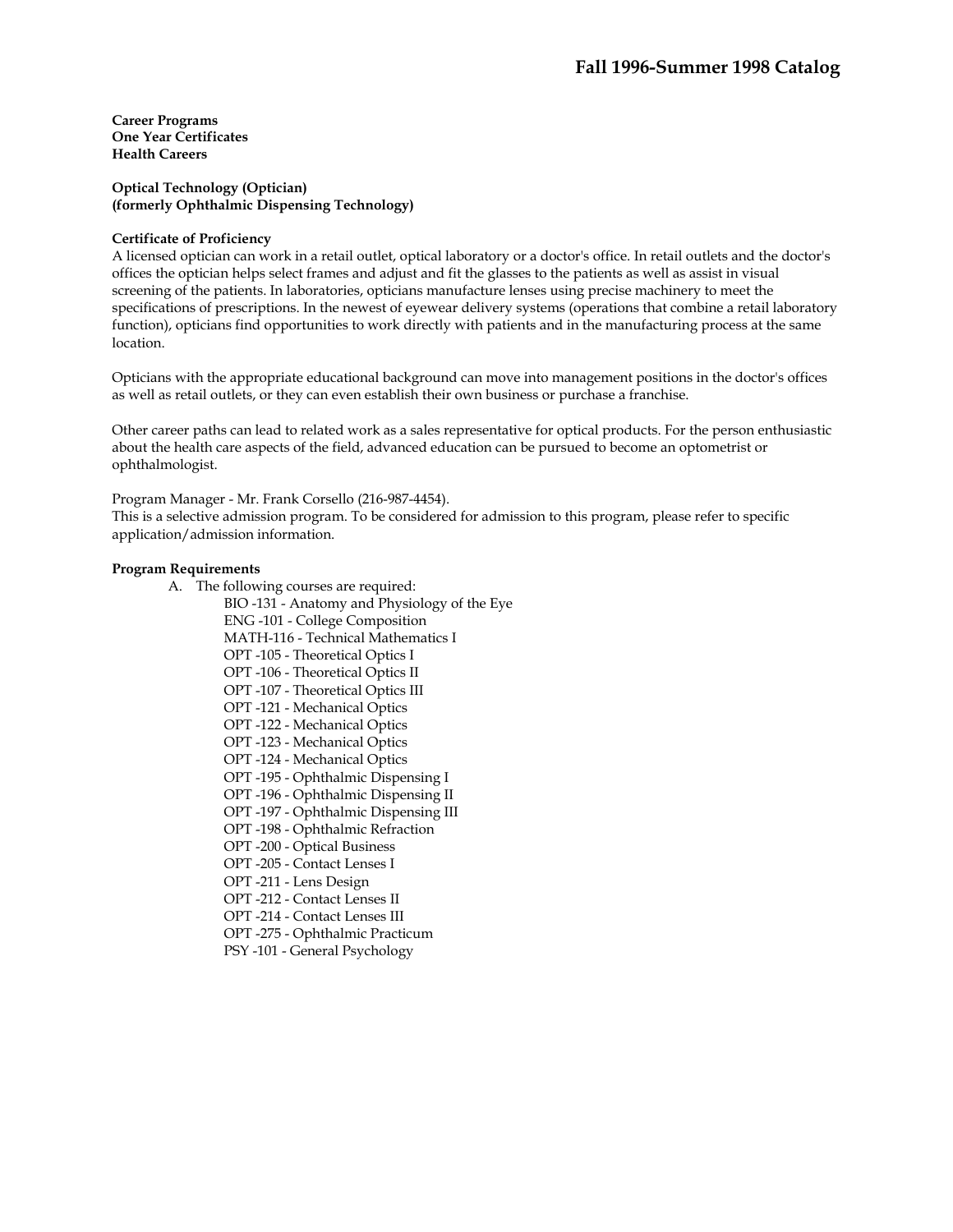**Optical Technology (Optician) (formerly Ophthalmic Dispensing Technology)** 

> **Suggested Quarter Sequence for Full Time Students (It will take Part Time Students longer to complete this program)**

| <b>First Quarter</b>  | Cr. Hrs.       | <b>Third Quarter</b>  | Cr. Hrs.     |
|-----------------------|----------------|-----------------------|--------------|
| <b>BIO-131</b>        | 3              | <b>OPT-107</b>        | $\mathbf{1}$ |
| <b>ENG-101</b>        | 3              | <b>OPT-123</b>        | 3            |
| <b>OPT-105</b>        | 1              | <b>OPT-197</b>        | 3            |
| <b>OPT-121</b>        | 3              | <b>OPT-198</b>        | 3            |
| <b>OPT-195</b>        | 2              | <b>OPT-211</b>        | 3            |
| <b>OPT-205</b>        | $\overline{2}$ | <b>OPT-214</b>        | 3            |
| <b>TOTAL</b>          | 14             | <b>TOTAL</b>          | 16           |
| <b>Second Quarter</b> | Cr. Hrs.       | <b>Summer Quarter</b> | Cr. Hrs.     |
| <b>MATH-116</b>       | 5              | PSY -101              | 3            |
| <b>OPT-106</b>        | $\mathbf{1}$   | <b>OPT-124</b>        | 3            |
| <b>OPT</b> -122       | 3              | <b>OPT-200</b>        | 2            |
| <b>OPT-196</b>        | 2              | <b>OPT-275</b>        | 3            |
| <b>OPT-212</b>        | 3              | <b>TOTAL</b>          | 11           |
| <b>TOTAL</b>          | 14             |                       |              |
|                       |                | PROGRAM TOTAL         | 55           |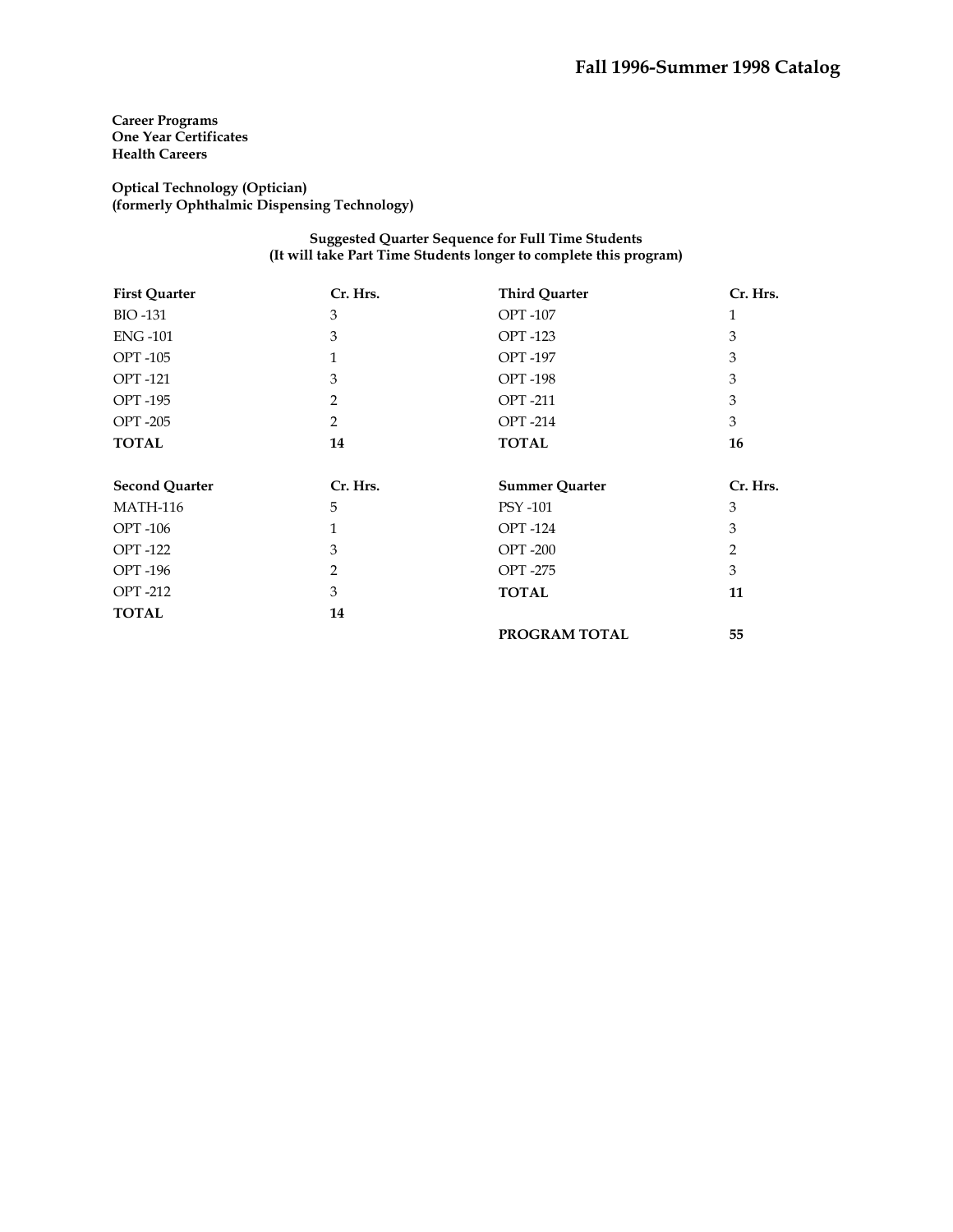**Pharmacy Technician** 

#### **Certificate of Proficiency**

Hospital pharmacists have long recognized the need in their field for technically trained support personnel. Qualified pharmacy technicians will find employment after completion of the certificate program in community and hospital pharmacies, clinics or other institutions. Their duties may involve dispensing, pricing, inventory control, typing, records maintenance, cash register work and operation of computer terminals.

Program Manager - Mr. Peter Vonderau (216-987-2381. This is a selective admission program. To be considered for admission to this program, please refer to specific application/admission information.

#### **Program Requirements**

A. The following courses are required:

BIO 121 - Principles of Medical Science BIO 221 - Microbiology\* ENG 101 - College Composition MA 102 - Medical Terminology I MATH 100N- Allied Health Sciences Mathematics OADM 118 - Keyboarding PHM 101 - Introduction to Pharmacy PHM 102 - Pharmaceutical Compounding PHM 105 - Hospital Pharmacy I PHM 106 - Hospital Pharmacy II PHM 115 - Pharmacology I PHM 116 - Pharmacology II PHM 117 - Pharmacology III PHM 120 - Community Pharmacy PHM 124 - Pharmacy Law and Ethics (formerly PHM-122) PHM 211 - Pharmacy Clinical I

\*Not to be taken until BIO-121 and PHM-115 have been completed.

| Cr. Hrs.       | <b>Second Quarter</b> | Cr. Hrs.       |
|----------------|-----------------------|----------------|
| 3              | $BIO -221*$           | 4              |
| 4              | PHM -106              | 4              |
| 7              | PHM -116              | 4              |
|                | PHM-124               | $\mathbf{1}$   |
| Cr. Hrs.       | <b>TOTAL</b>          | 13             |
| $\overline{4}$ |                       |                |
| 4              | <b>Third Quarter</b>  | Cr. Hrs.       |
| $\overline{2}$ | MA -102               | 3              |
| $\overline{4}$ | OADM-118              | 2              |
| 4              | PHM -117              | 4              |
| 18             | PHM-120               | 4              |
|                | PHM-211               | $\overline{4}$ |
|                | <b>TOTAL</b>          | 17             |
|                |                       |                |
|                |                       |                |

**PROGRAM TOTAL 55** 

# **Suggested Quarter Sequence for Full Time Students (It will take Part Time Students longer to complete this program)**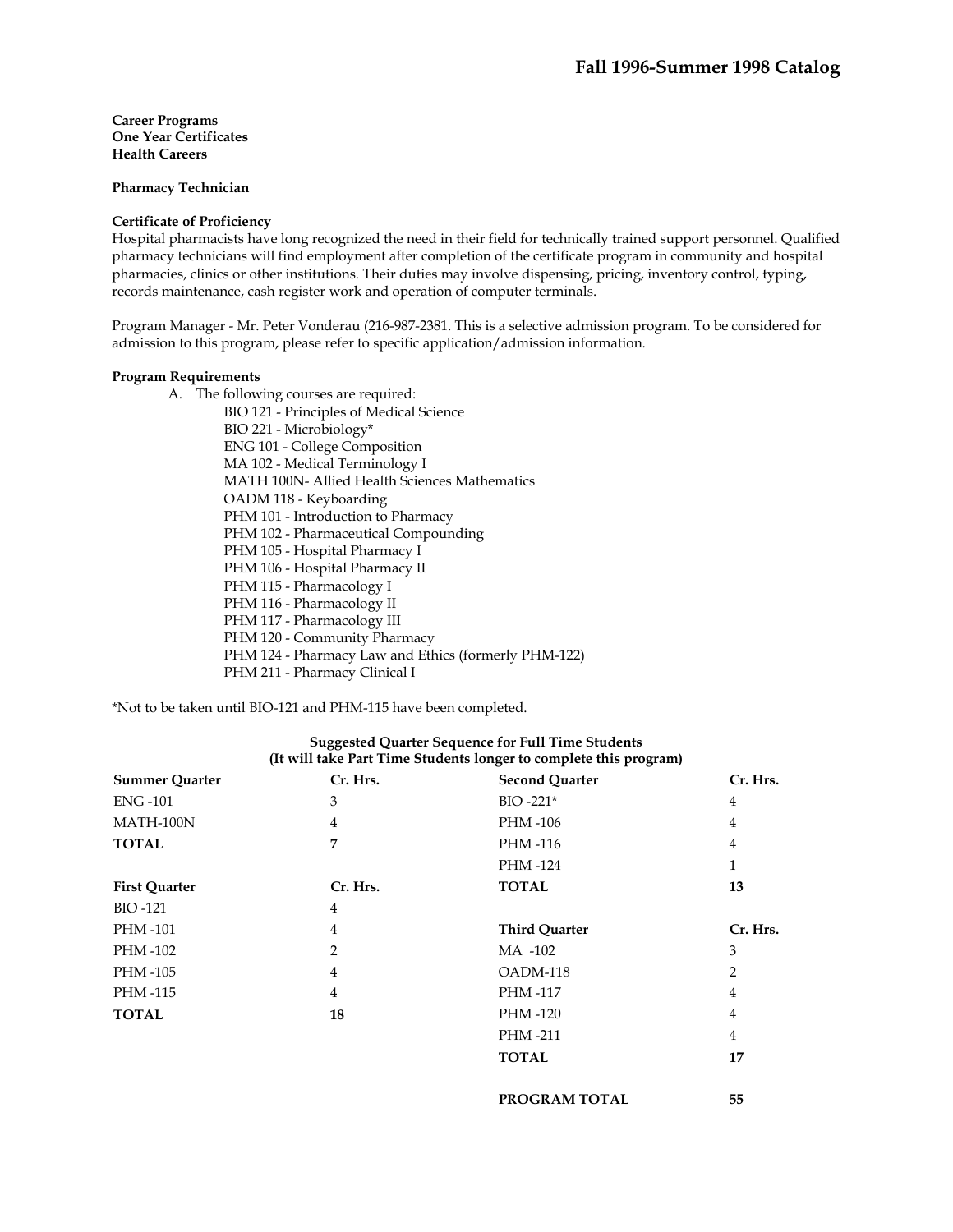**Practical Nursing** 

## **Certificate of Proficiency**

The Practical Nurse (under the direction of a physician, dentist or registered nurse) works in a variety of settings, clinics, home care, hospitals, long-term care facilities and physicians' offices. The curriculum consists of 55 credit hours, divided among nursing and non-nursing courses. The nursing courses consist of classroom activities, hospital and long-term care experience caring for clients of all ages with a variety of health deviations. Upon successful completion of the program requirements, graduates are eligible to take the National Council Licensing Examination for Practical Nursing. Interim Program Manager - Ms. Janice Melnick (216-987-2276).

Felony and Substance Abuse. The Ohio Board of Nursing may deny or place restrictions upon any license issued by the Board. These sanctions are listed in the Ohio Board of Nursing Rule 4723.28. Any student who has been convinced of a felony or misdemeanor committed in the course of practice, or who has a history of substance abuse, must notify the Ohio Board of Nursing at the time of application for the NCLEX-PN. Each situation is reviewed and decided upon individually. Crimes which are misdemeanors unrelated to the course of practice do not apply to this rule.

## **Program Requirements**

BIO 121 - Principles of Medical Science\* BIO 143 - Anatomy and Physiology I\* ENG 101 - College Composition\* MATH 114 - Applied Algebra or higher\*\* NURS 107 - Basic Health Assessment\* PNUR 101 - Fundamentals of Nursing PNUR 102 - Nursing Management of Adults I PNUR 103 - Nursing Management of Adults II PNUR 104 - Nursing Care of Families PSY 101 - General Psychology\* PSY 102 - General Psychology\* PSY 202 - Human Growth and Development\*

# **Suggested Quarter Sequence for Full Time Students (It will take Part Time Students longer to complete this program)**

| <b>FIRST QUARTER</b>  | Cr. Hrs.       | <b>THIRD QUARTER</b>  | Cr. Hrs. |
|-----------------------|----------------|-----------------------|----------|
| BIO-121*              | 4              | PSY-102*              | 3        |
| $ENG-101*$            | 3              | <b>PNUR-103</b>       | 8        |
| MATH-114**            | 3              | <b>TOTAL</b>          | 11       |
| <b>PNUR-101</b>       | 6              |                       |          |
| <b>TOTAL</b>          | 16             | <b>SUMMER QUARTER</b> | Cr. Hrs. |
|                       |                | <b>PNUR-104</b>       | 6        |
| <b>SECOND OUARTER</b> | Cr. Hrs.       | $PSY-202*$            | 5        |
| $BIO-143*$            | 4              | <b>TOTAL</b>          | 11       |
| <b>NURS-107*</b>      | $\overline{2}$ |                       |          |
| PSY-101*              | 3              |                       |          |
| <b>PNUR-102</b>       | 8              |                       |          |
| <b>TOTAL</b>          | 17             | PROGRAM TOTAL         | 55       |

\*Required for the Associate Degree Nursing program, including MATH-114 or higher. \*\*MATH-270 may not be used to meet this requirement.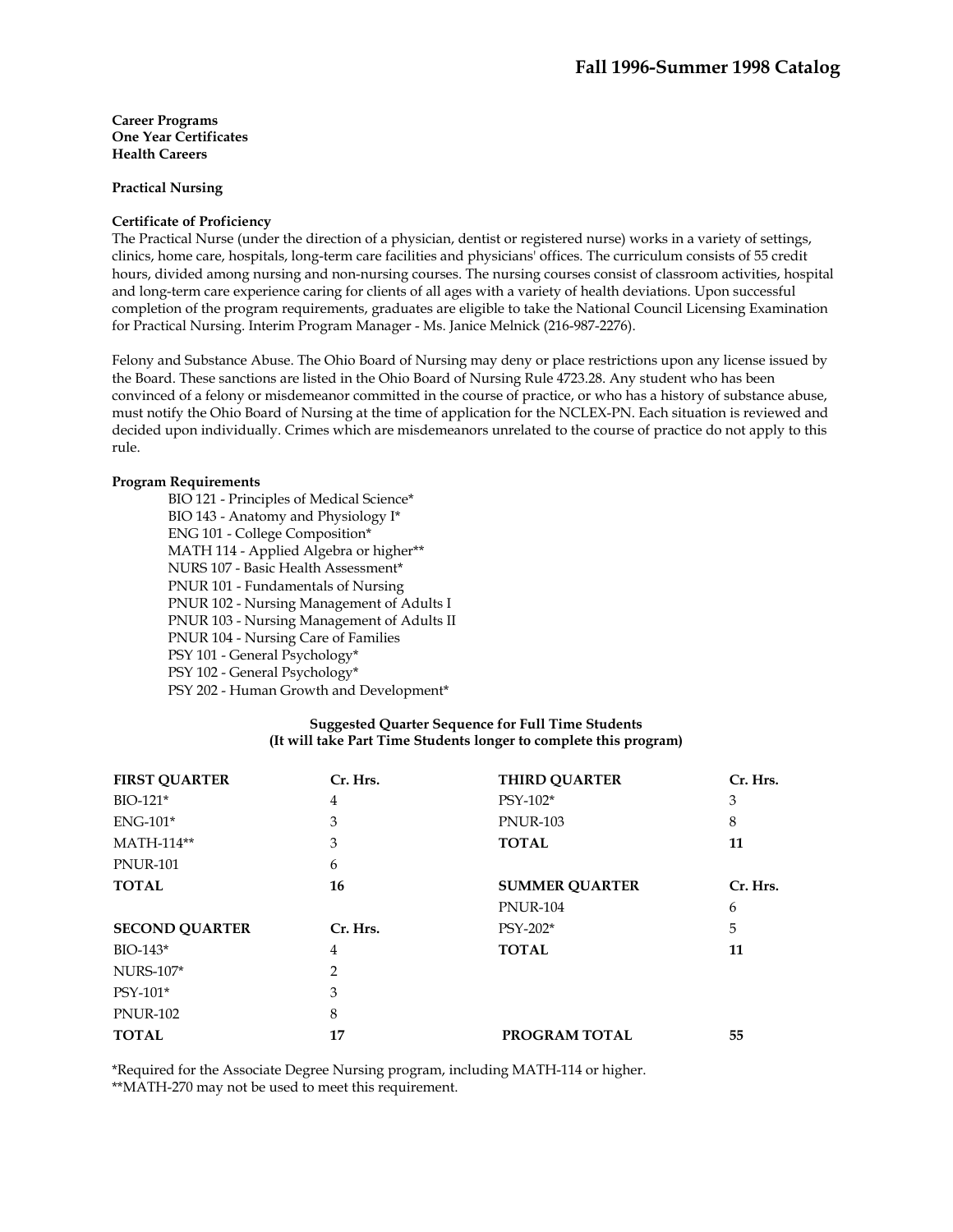#### **Sterile Processing and Distribution Technology**

#### **Certificate of Proficiency**

The sterile processing and distribution technician is responsible for the decontamination, inspection, assembling, preparing, packaging and sterilization of instruments and surgical trays. Working in the sterile processing and distribution materials center of the hospital, the technician manages inventory control; orders supplies; inspects and maintains equipment; and delivers and retrieves equipment, instruments and supplies to the surgery suite, emergency room and intensive care units.

The program is accredited by the National Institute for the Certification of Healthcare Sterile Processing and Distribution Personnel (NICHSPDP).

This Certificate of Proficiency program is a nine month, skill-oriented option of the Medical Assisting curriculum. Program Manager - Ms. Barbara Freeman (216-987-4438).

This is a selective admission program. To be considered for admission to this program, please refer to specific application/admission information.

## **Program Requirements**

| А. | The following courses are required:                                 |
|----|---------------------------------------------------------------------|
|    | <b>BADM 102 - Introduction to Business</b>                          |
|    | BADM 216 - Introduction to Purchasing                               |
|    | BIO 105 - Introductory Biology - Human Body in Health and Disease   |
|    | CS 102 - Introduction to Computer Use                               |
|    | <b>EMT 131 - Cardiopulmonary Resuscitation</b>                      |
|    | <b>ENG 101 - College Composition</b>                                |
|    | HTEC 110 - Ethics for Health Care Professionals (formerly HTEC-251) |
|    | MA 100 - Introduction to Medical Terminology                        |
|    | MA 122 - Sterile Processing and Distribution I                      |
|    | MA 123 - Sterile Processing and Distribution II                     |
|    | MA 126 - Sterile Processing and Distribution Management             |
|    | MA 129 - Sterile Processing Directed Practice                       |
|    | MA 256 - Allied Health Seminar                                      |
|    | MATH 100N- Allied Health Sciences Mathematics                       |
|    | SPCH 100 - Fundamentals of Interpersonal Communication              |

# **Suggested Quarter Sequence for Full Time Students (It will take Part Time Students longer to complete this program)**

| <b>First Ouarter</b> | Cr. Hrs. | <b>Second Quarter</b> | Cr. Hrs.       | <b>Third Ouarter</b> | Cr. Hrs.       |
|----------------------|----------|-----------------------|----------------|----------------------|----------------|
| <b>ENG-101</b>       | 3        | <b>BADM-102</b>       | 4              | BADM-216             | 3              |
| <b>HTEC-110</b>      | 2        | BIO -105              | 4              | $CS -102$            | $\overline{4}$ |
| MA -100              | 3        | MA -123               | $\overline{4}$ | <b>EMT-131</b>       | 1              |
| MA -122              | 4        | $SPCH-100$            | 4              | MA -126              | 2              |
| MATH-100N            | 4        | <b>TOTAL</b>          | 16             | MA -129              | 4              |
| <b>TOTAL</b>         | 16       |                       |                | MA -256              | 3              |
|                      |          |                       |                | <b>TOTAL</b>         | 17             |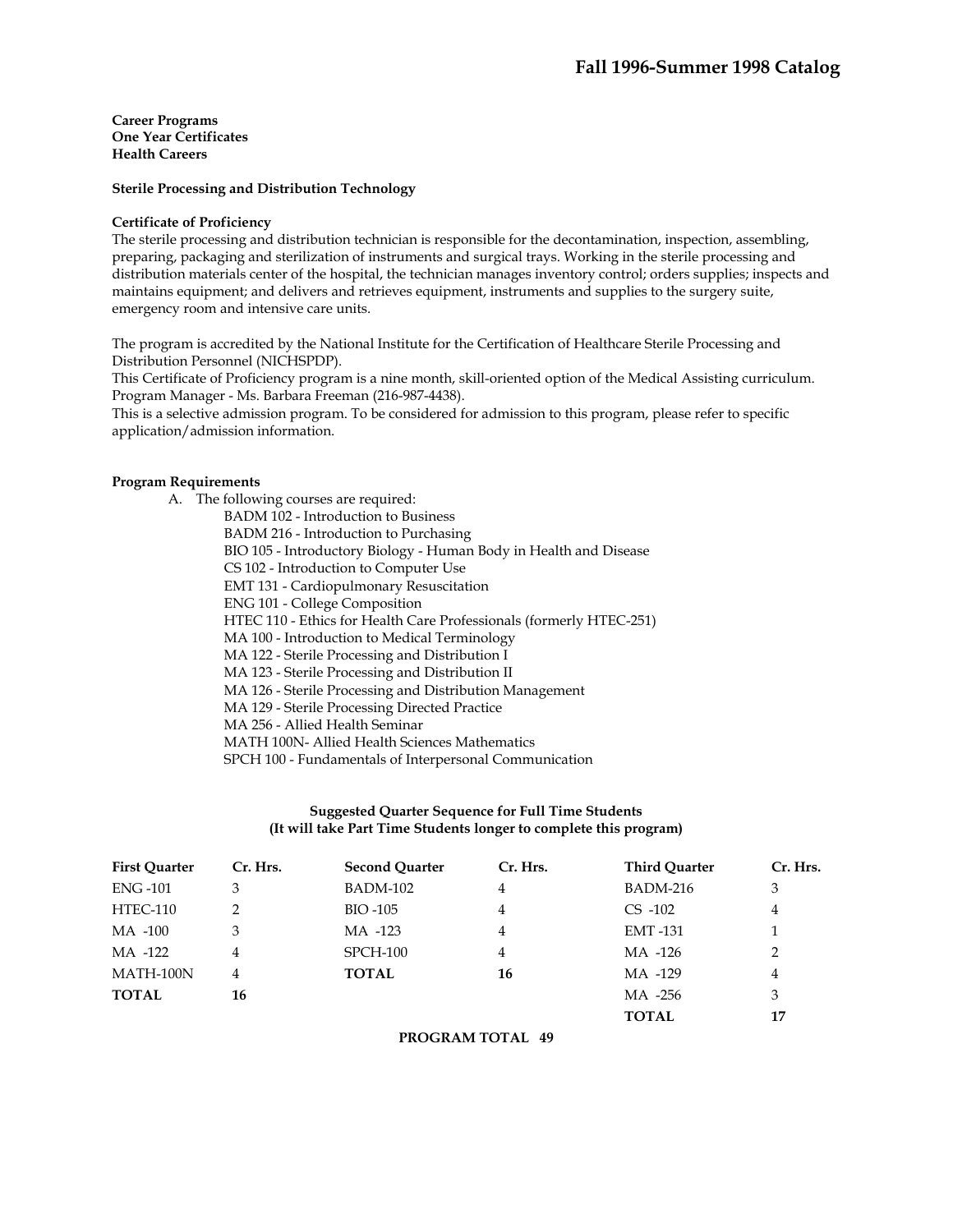**Career Programs One Year Certificates Public Services Technologies** 

# **POST-DEGREE PROFESSIONAL CERTIFICATES Paralegal Studies (Post-Degree Professional Certificate)**

This certificate program is for students who already have an associate or bachelor degree and want to become a paralegal. This is an ABA approved program.

Program Manager - Ms. Ellen Erzen (216-987-5214).

This program has application and/or progression requirements. Please refer to specific application\admission requirement information.

## **Program Requirements**

- A. The following courses are required:
- PL 101 Introduction to the Paralegal Profession
- PL 103 Civil Procedure
- PL 112 Real Property Transactions
- PL 121 Legal Research and Drafting (formerly PL-120)
- PL 130 Business Transactions
- PL 204 Business Organizations
- PL 205 Advanced Legal Research and Drafting
- PL 215 Probate Law (formerly PL-211)
- B. PL Electives (THREE of the following; minimum of 9 credits)
- PL 125 Law Practice Management (formerly PL-124)
- PL 212 Legal Practicum and PL 213 Legal Practicum Seminar
- PL 220 Domestic Relations
- PL 221 Litigation and Trial Preparation
- PL 222 Worker's Compensation Law
- PL 223 Bankruptcy Law
- PL 270 Special Topics in Paralegal Studies\*

\*No more than 8 credits may be used to fulfill certificate requirements.

| (It will take Part Time Students longer to complete this program) |          |                       |                |  |
|-------------------------------------------------------------------|----------|-----------------------|----------------|--|
| <b>First Quarter</b>                                              | Cr. Hrs. | <b>Third Quarter</b>  | Cr. Hrs.       |  |
| PL-101                                                            | 3        | PL-204                | 4              |  |
| PL-103                                                            | 4        | PL-Elective           | $3-4$          |  |
| PL-130                                                            | 4        | <b>TOTAL</b>          | $7-8$          |  |
| PL-Elective                                                       | $3-4$    |                       |                |  |
| <b>TOTAL</b>                                                      | 14-15    | <b>Fourth Quarter</b> | Cr. Hrs.       |  |
|                                                                   |          | PL-205                | $\overline{4}$ |  |
| <b>Second Quarter</b>                                             | Cr. Hrs. | PL-Elective           | $3-4$          |  |
| PL-112                                                            | 3        | Total                 | $7-8$          |  |
| $PI - 121$                                                        | 3        |                       |                |  |
| PL-215                                                            | 3        |                       |                |  |
| <b>TOTAL</b>                                                      | 9        | PROGRAM TOTAL         | 37-40          |  |

# **Suggested Quarter Sequence for Full Time Students (It will take Part Time Students longer to complete this program)**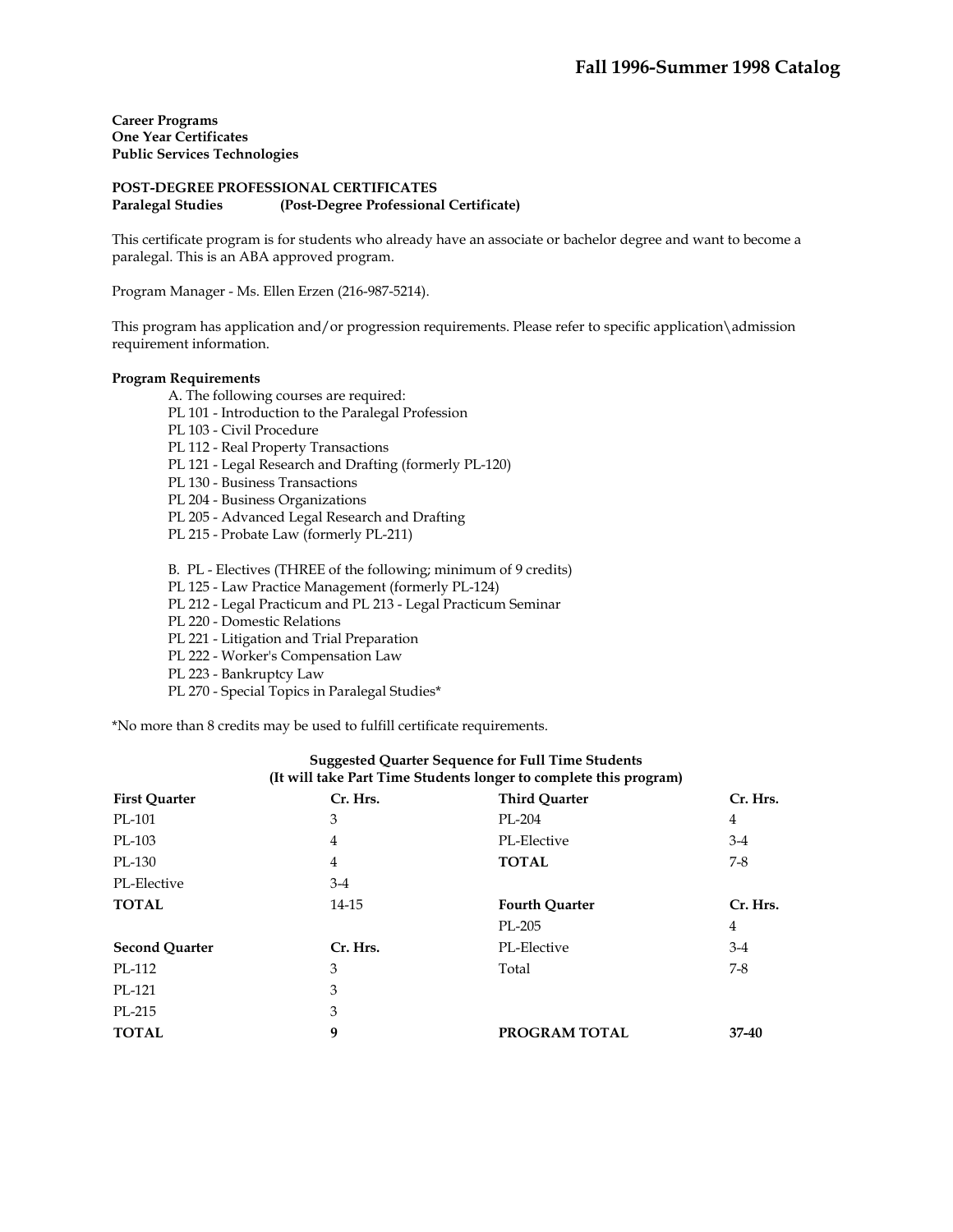# **[Listing of All Credit Programs](http://collection.tri-c.edu/catalog/9698/PRGM-LST/QS-LIST.HTM) for 1996-1997 Academic Year Occupational Career Programs**

#### **Agricultural and Natural Resources Technology**  Plant Science Technology

**Business Technologies**  Accounting Basic Program Accounting Theory Aviation Technology Basic Program Business Management Basic Program Small Business Management Commercial Art Basic Program Computer Studies Basic Program Microapplications Court and Conference Reporting Basic Program Financial Institutions Savings and Loan Graphic Communications Management and Technology Basic Program Photography Hospitality Management Culinary Art Management Hotel-Motel Management Restaurant/Food Service Management Interior Design Technology Basic Program Marketing Basic Program Professional Selling Office Administration Administrative Assistant **Secretarial**  Word Processing Specialist Purchasing Management Basic Program Real Estate Basic Program

**Engineering and Industrial Technologies**  Architectural and Construction Basic Program Automotive Technology Basic Program \*(General Motors-ASEP and Toyota T-TEN options available) Electrical-Electronic Engineering Technology Basic Program (Bio-Medical Engineering Telecommunications Manufacturing/Industrial Technology Basic Program Computer Integrated Manufacturing Mechanical Engineering Technology Basic Program Production and Inventory Management Basic Program

# **Health Careers**

Cardiovascular Technology Community Mental Health Technology Basic Program (Generalist and Alcohol/Chemical Dependency options available) Habilitation Technology (Inactive) Dental Assisting Dental Hygiene Dental Laboratory Technology (Inactive) Dietetic Technology Emergency Medical Technology Health Information Management Medical Assisting Medical Laboratory Technology Nursing Occupational Therapy Assistant Optical Technology Pharmacy Technology Physical Therapist Assisting Technology Physician Assistant Radiography Basic Program Diagnostic Medical Sonography Respiratory Care Surgeon's Assistant Veterinary Technology